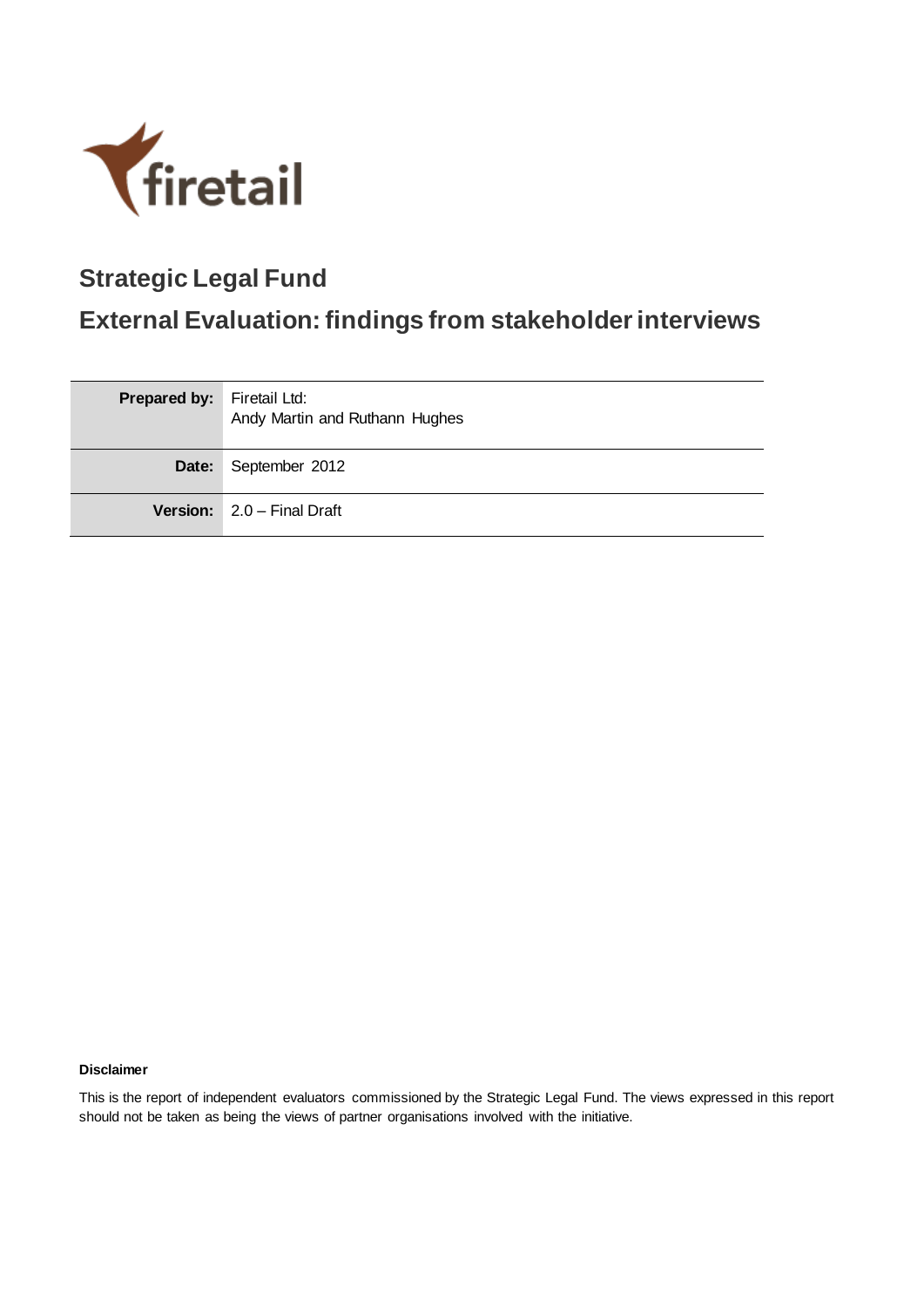## **Contents**

| 1                               |                                                                                           |  |
|---------------------------------|-------------------------------------------------------------------------------------------|--|
| $\overline{\mathbf{2}}$         |                                                                                           |  |
| 2.1<br>2.2                      |                                                                                           |  |
| 3                               |                                                                                           |  |
| 3.1<br>3.2<br>3.3<br>3.4<br>3.5 |                                                                                           |  |
| 4                               |                                                                                           |  |
| 4.1<br>4.2<br>4.3<br>4.4        |                                                                                           |  |
| 5                               |                                                                                           |  |
| 5.1<br>5.2<br>5.3               |                                                                                           |  |
| 6                               |                                                                                           |  |
| 6.1<br>6.2<br>6.3<br>6.4        |                                                                                           |  |
| $\overline{\mathbf{r}}$         |                                                                                           |  |
| 7.1<br>7.2                      |                                                                                           |  |
| 8                               |                                                                                           |  |
|                                 | Appendix 1: Strategic Legal Fund for Refugee Children and Young People - Draft Evaluation |  |
|                                 |                                                                                           |  |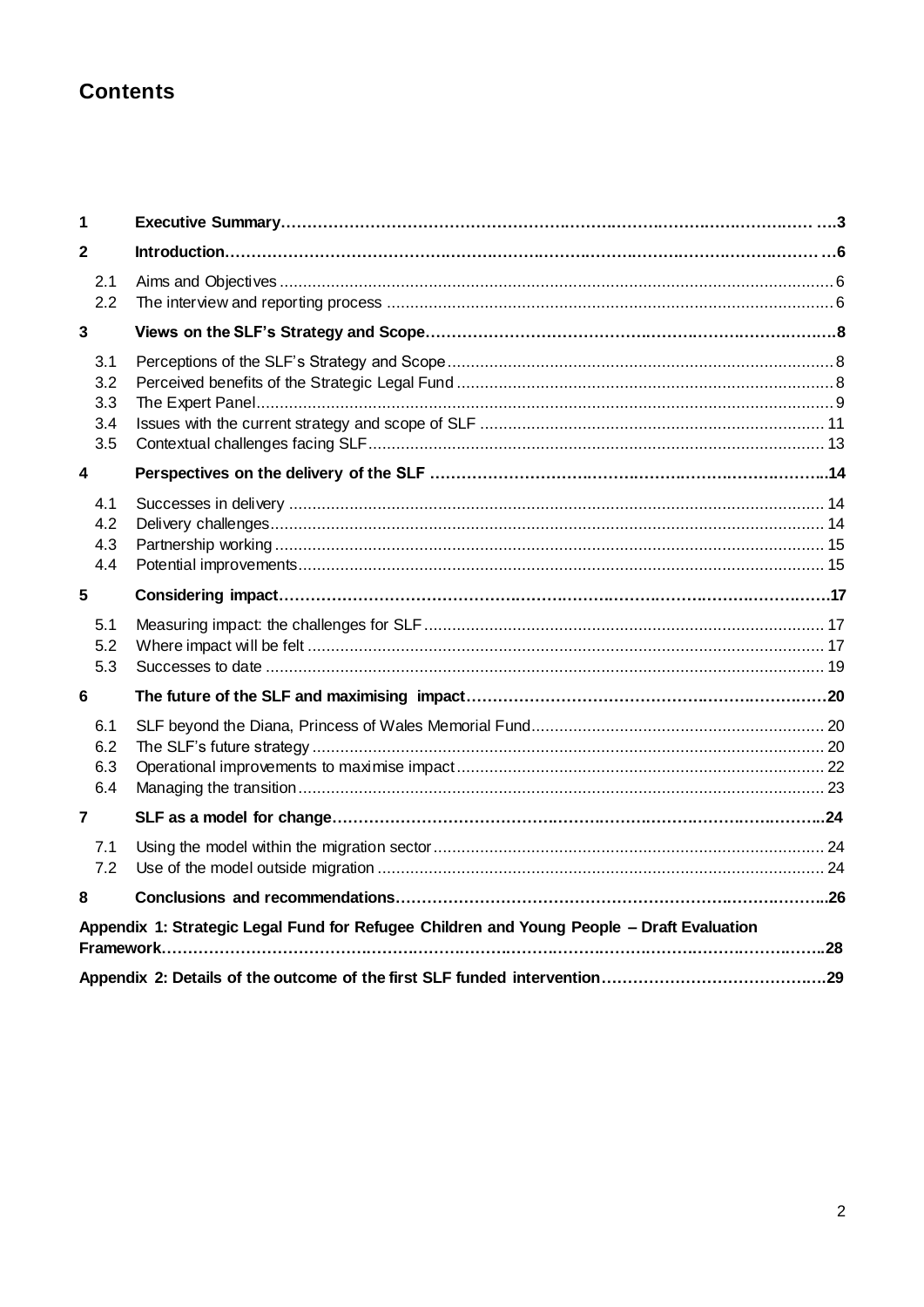## **1 Executive Summary**

The Strategic Legal Fund for Refugee Children and Young People (SLF) launched in October 2011. It supports strategic legal work that seeks to achieve broader change beyond justice for individuals. The initiative, established by The Diana, Princess of Wales Memorial Fund (DPOWMF) and delivered in partnership with Trust for London (TL), is managed by MigrationWork CIC. The first grant was awarded in early 2012 and the pilot has been extended to run to October 2012.

This document presents the findings from the external mid-term evaluation of the SLF conducted by Firetail. It is based on a series of 17 stakeholder interviews conducted between 22nd May and 21st June 2012.

### **Views on SLF's strategy and scope**

The stakeholders interviewed for this evaluation broadly endorse the SLF's overall scope and strategy, highlighting a series of benefits of the programme:

- Interviewees explain that the SLF provides essential additional funding in a sector facing significant cuts and changes in Legal Aid, local authority and voluntary sector funding
- There is praise for the initiative's clear focus and its ability to respond swiftly to stakeholders' needs
- Stakeholders interviewed consider it important that the initiative supports work in a range of areas of law impacting on the experiences of migrant children and young people
- The Expert Panel model is regarded as a unique and valuable asset for the SLF; physically bringing together leading legal minds to think strategically is regarded as a positive move for the sector.

Interviewees also identify a number of challenges linked to the initiative's strategy and scope including:

- Problems associated with limiting the SLF's remit to supporting work with refugees, rather than the broader community of migrant children
- The question of how far SLF is able to access individuals/groups with appropriate experiences which, if challenged, will support the SLF's objectives of achieving broader change
- Capacity difficulties facing organisations close to these individuals/groups.

### **Perspectives on delivery of the SLF**

Stakeholders say that following a 'slow start' between the conception of the SLF and the awarding of its first grants, the programme is now operating well:

- Interviewees feel that the initiative successfully combines staff with impressive skills and experience with efficient and responsive administrative processes
- Discussions indicate that the SLF's management and delivery model is successful; partner organisations have worked well together and effectively navigated the challenges of multi-agency working.

### **Considering impact**

The SLF is regarded as an experimental and innovative programme and, as such, interviewees suggest that a sophisticated approach is required to consider its early impact. The majority do not expect to see evidence of significant influence at this stage and discuss the inevitable challenge of measuring impact just 6 months after the awarding of the first grants.

It is, however, important to note that since the completion of the evaluation interviews, the SLF has reported a noteworthy development in demonstrating impact. The Migrants' Law Project which received funding from the SLF undertook work to represent Refugee Action in an intervention in a successful claim for a judicial review. The judicial review successfully challenged the Government's policy of delaying consideration of applications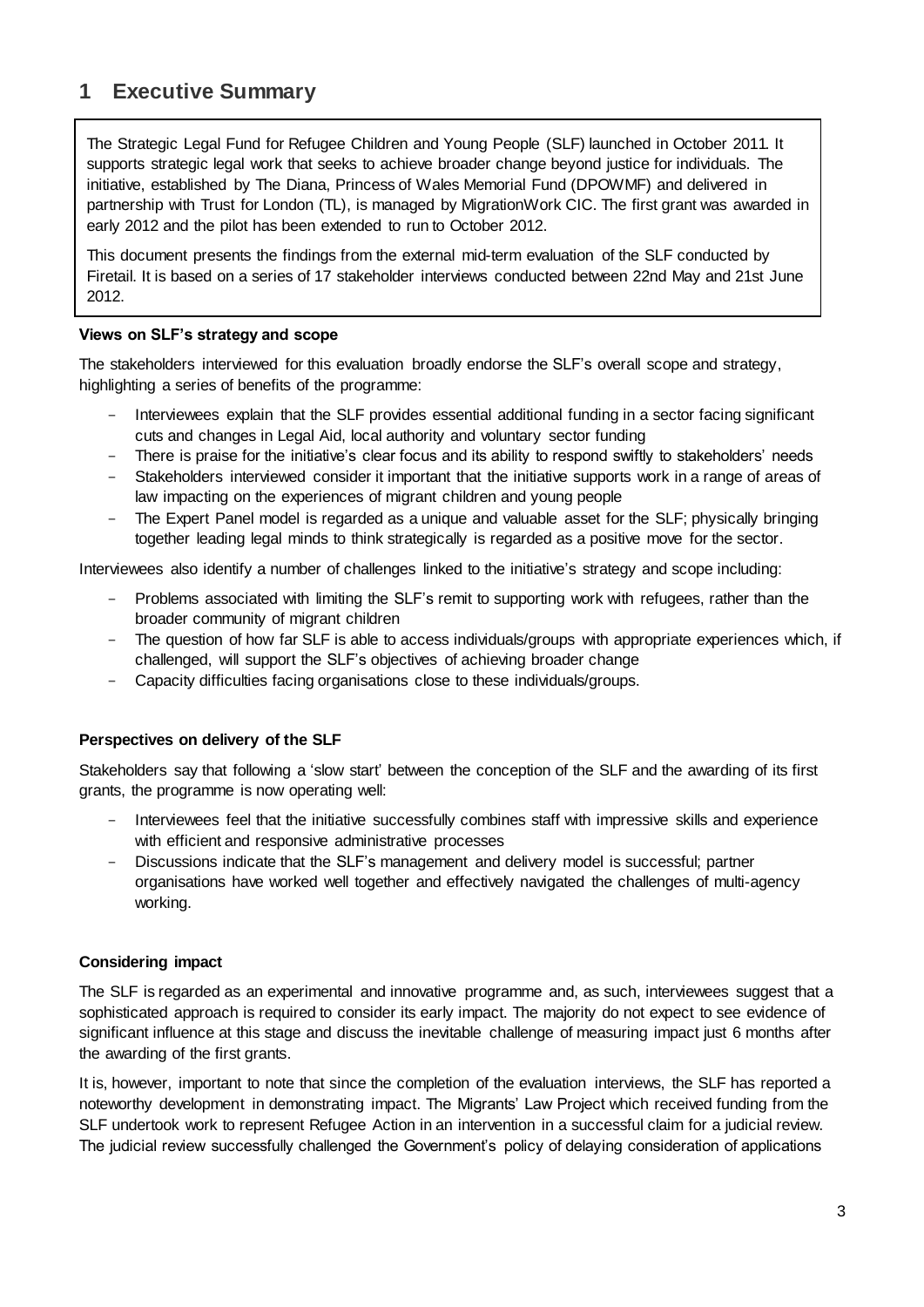for Section 4 support from destitute asylum seekers where they had made further submissions asserting fresh claims for asylum and human rights protection.

Reflecting on the SLF's potential future influence, many interviewees believe that this may take the form of legal change and/or changes to policy and practice. There is much optimism among those interviewed about the programme's potential to achieve impact at these different levels, with stakeholders expressing sometimes mixed views on where they hope and expect to see the focus of such change.

Several interviewees also point to important interim outcomes of the SLF's work, namely:

- Increased awareness of the SLF across a diverse range of stakeholders
- Growing influence in the sector as noted in increased exchanges between relevant individuals and organisations
- Evidence that some stakeholders are starting to think and act differently as a result of the introduction of the SLF.

### **The future of the SLF & maximising impact**

There is a strong desire to see the SLF continue beyond the DPOWMF spend-out phase. Stakeholders are supportive of the approach and say that closing the project at this point would represent a wasted opportunity to improve the lives of vulnerable children and young people.

Most take the view that the SLF should not deviate far from its original remit at this stage, though there is support among all stakeholder groups to broaden its remit to fund work with all disadvantaged migrant children. Looking to the longer term and how the SLF might develop a sustainable model they advise it to take the opportunity presented by a potential transition to a new funder(s) to clarify its ambitions on a number of key issues and tensions. As well as sharing practical/operational suggestions for maximising impact they also urge the SLF to continue to evaluate its progress and to review the context in which it operates, particularly in relation to potential challenges arising from changes to Legal Aid.

#### **The SLF as a model for change**

There is praise for the SLF model as one which supports an additional approach to achieving change and which sits alongside a suite of other necessary tools including the funding of legal, policy and advocacy positions.

Stakeholders regard the SLF as a sensible model which can potentially achieve significant impact through awarding relatively small grants. Participants identify how the model could be transferred to other aspects of migration law as well as areas of law outside their sector. Suggestions are made throughout the evaluation that the approach fits naturally with and could be applied to addressing various human rights issues including disability, employment and homelessness/housing.

#### **Recommendations**

The discussions indicate that the initial scope and strategy developed by the programme partners have served the initiative well to date. Stakeholders broadly support the SLF in continuing to implement these in order to meet its objectives.

Discussions also highlight opportunities for the SLF to refine certain aspects of the model to further maximise its impact, notably through broadening its scope to include all migrant children and, potentially, young adults and to support work in Scotland and Northern Ireland.

A number of stakeholders also feel that if the initiative's ambition is to develop a model sustainable in the long term then there is a need for it to consider and formalise its position on a series of tensions or challenges:

– How actively does the SLF want to encourage applications from a more diverse range of organisations?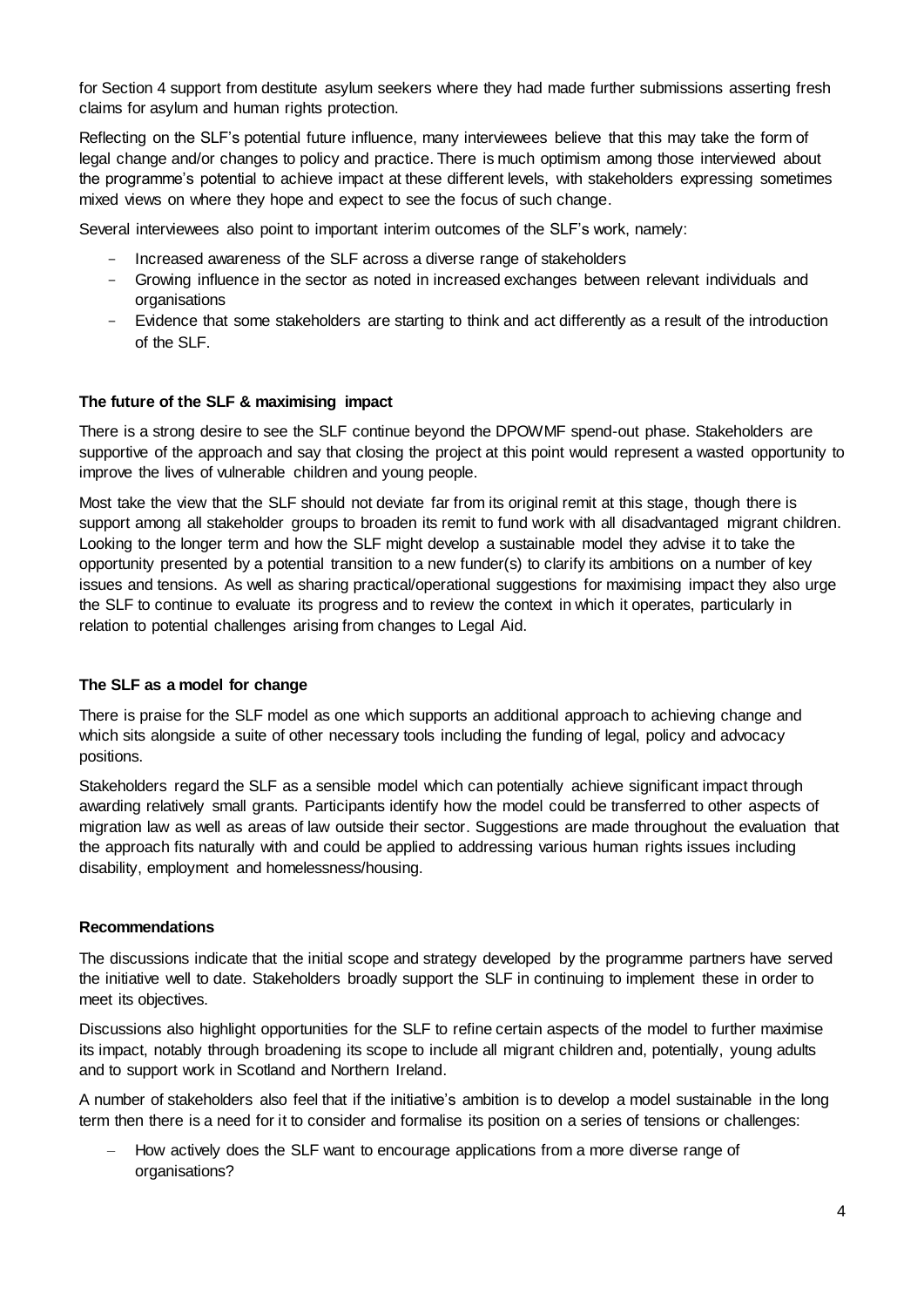- To what extent can and should the SLF determine the issues they want grantees to address through the funding?
- To what extent can and should the SLF seek to support litigation directly alongside pre-litigation research and interventions?
- And whether the programme should disseminate an authoritative view of its position on the extent to which it seeks to impact on practice, policy and legal outcomes

Collectively, interviewees also generate a series of operational measures which they would like to see implemented to maximise the SLF's potential impact. These measures focus on:

- Convening groups of stakeholders to deliberate options for tackling issues facing migrant children and young people, and to promote the funding and support available through SLF among a broader range of organisations (specifically those outside London and organisations new to making applications for grant based funding)
- Formalising mechanisms to improve post-award learning
- Maximising engagement with the SLF's outputs and achievements
- Ensuring a thorough and effective hand-over to future funders to enable the initiative to build on the solid progress made to date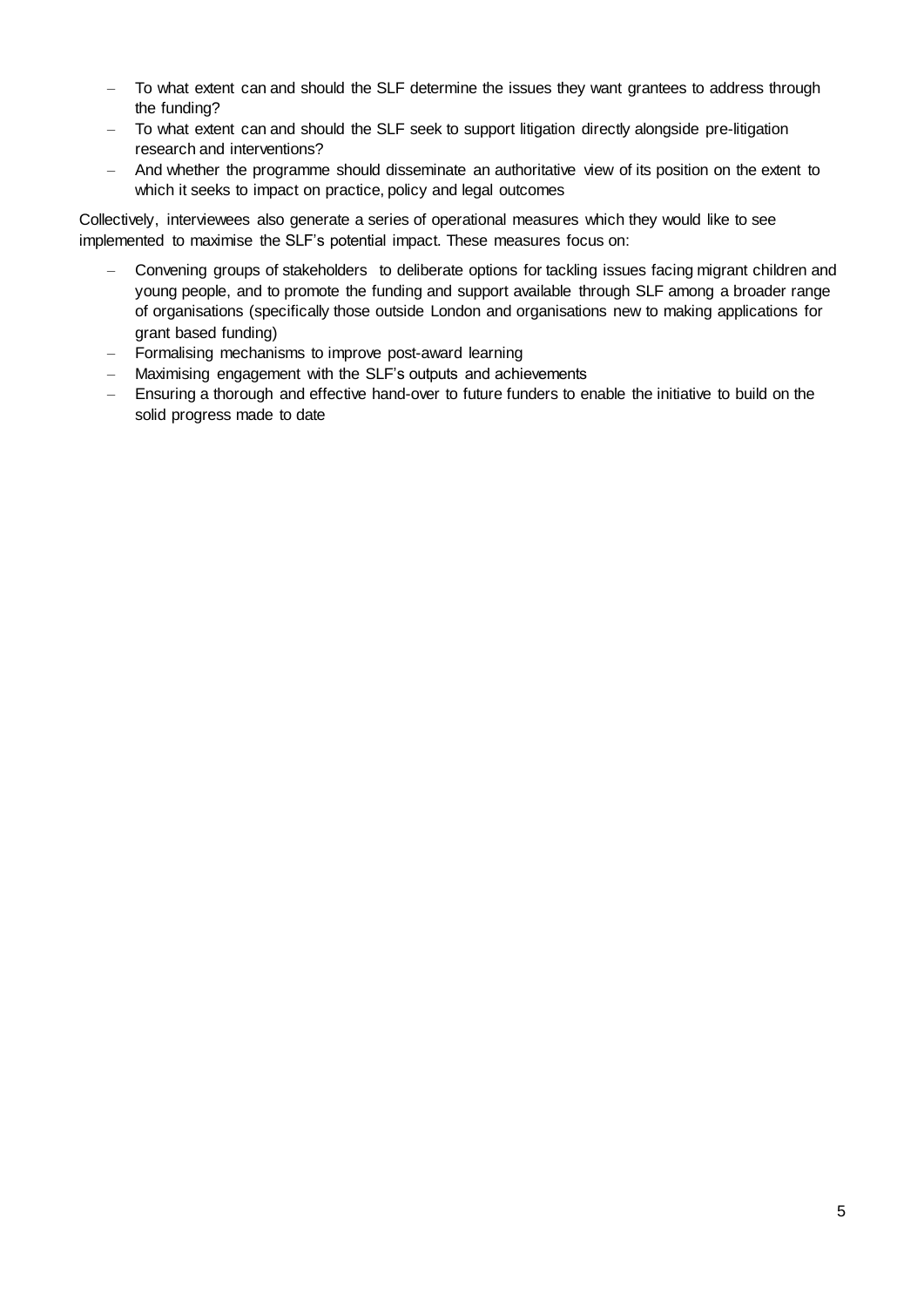## **2 Introduction**

## **2.1 Aims and Objectives**

The Strategic Legal Fund for Refugee Children and Young People (SLF) launched in October 2011 to support strategic legal work that seeks outcomes beyond justice for individuals. It tests a new model for supporting legal work in the UK (initially working in England and Wales) by providing flexible and responsive funding and will distribute up to £300,000 to eligible providers of specialist legal services to undertake non-profit making work which does not qualify for public funding.

The Diana, Princess of Wales Memorial Fund (DPOWMF) established the SLF as part of its Refugee and Asylum Seekers Initiative to support refugee and asylum seeking children and young people. The SLF is delivered in partnership with Trust for London (TL) and is managed by MigrationWork CIC.

The SLF is time limited and was originally due to run from October 2011 to July 2012. In April 2012 the SLF was extended until October 2012. The first grants were awarded in January 2012 and, to date, a total of 18 grants had been approved up to July of this year. With the Diana, Princess of Wales Memorial Fund now spending-out, the SLF is seeking adoption from alternative funders and Trust for London has expressed interest in taking on the programme.

Following an interim internal evaluation conducted by MigrationWork earlier this year, the Funders appointed Firetail in May 2012 to conduct an external evaluation of the initiative through consultation with its key stakeholder groups. This work forms part of the SLF's overall evaluation programme (the framework for which is attached as an appendix to this report).

The specific aims of this first phase of stakeholder engagement were to provide:

- An analysis of this approach to funding strategic legal work
- An external review of the SLF administrative processes
- Recommendations for the SLF in the future; and
- A foundation for an end-of-pilot evaluation, which may take place in 2013

### **2.2 The interview and reporting process**

Firetail conducted 17 interviews for this review (the agreed target number was 15) with representatives from the SLF's core stakeholder groups. Stakeholders were drawn from a sample put together by MigrationWork with input from DPOWMF and TL.

Details of the sample are outlined in the grid below:

| <b>Internal</b>       | <b>Expert Panel</b> | Grantees     | <b>Other</b><br>(potential grantees/NGOs) |
|-----------------------|---------------------|--------------|-------------------------------------------|
| 3 x paired interviews | interviews          | 4 interviews | 3 interviews                              |

Interviews took place between  $22^{nd}$  May and  $21^{st}$  June and varied in length from 30 to 60 minutes. They followed a semi structured discussion guide.

In reporting on these conversations we draw out key themes identifying consensus and differences voiced by stakeholders. Throughout the report we differentiate between views that are raised by a majority, significant number or just one or two participants.

It is also important to note that in a process of this kind it is necessary to assure participants that their anonymity will be respected. For this reason we have not attributed quotes to individuals in reporting on the interviews.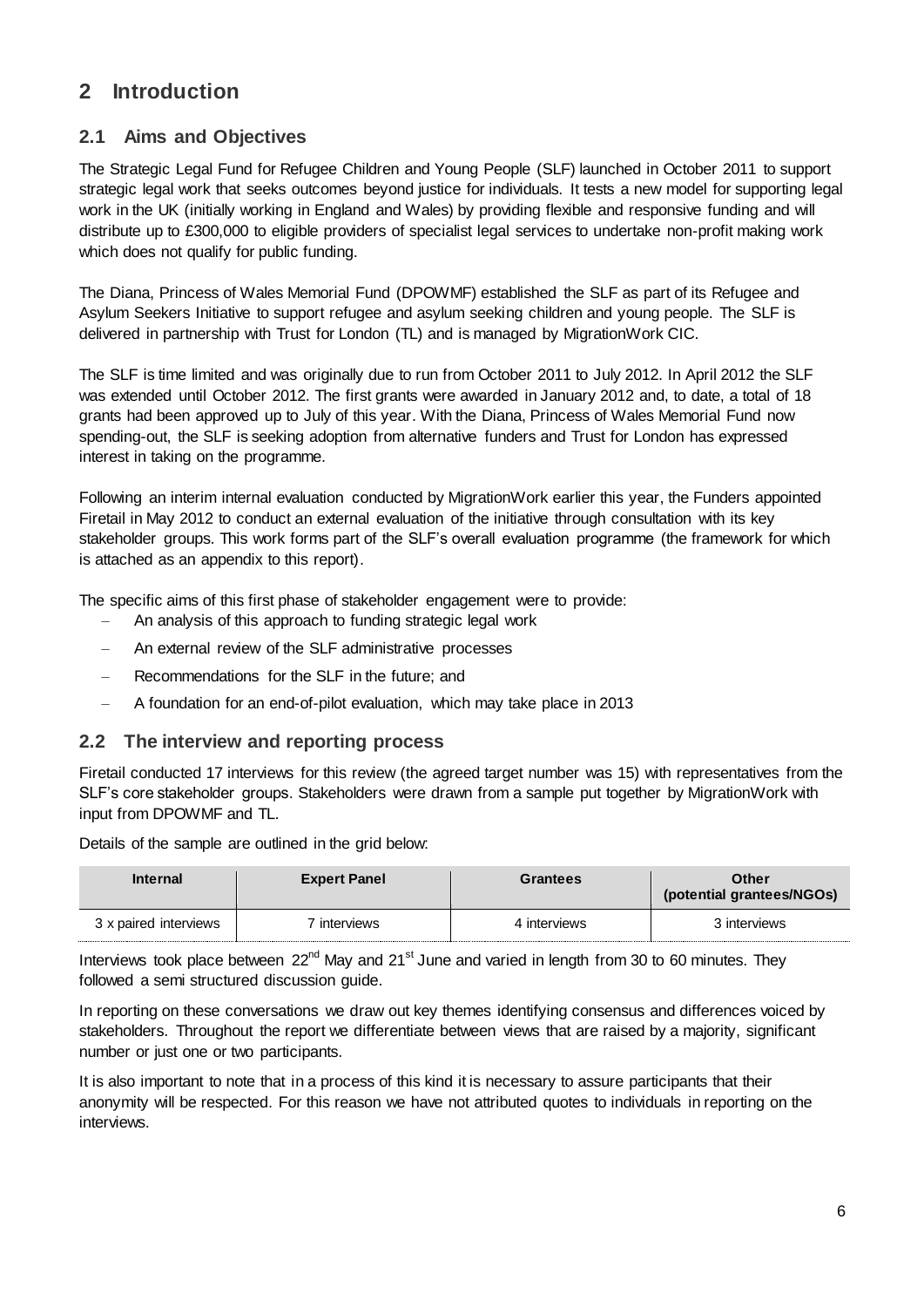The majority of stakeholders interviewed engaged well with the process and generously gave time in assisting the SLF through the evaluation. Several declined to take part citing time pressures as a barrier to participation. This included a number of potential grantees and a previous applicant.

As with all evaluations of this kind it is important to emphasise that the views presented in this document are based on the available evidence, namely perceptions of the programme from a broad but still partial number of stakeholders.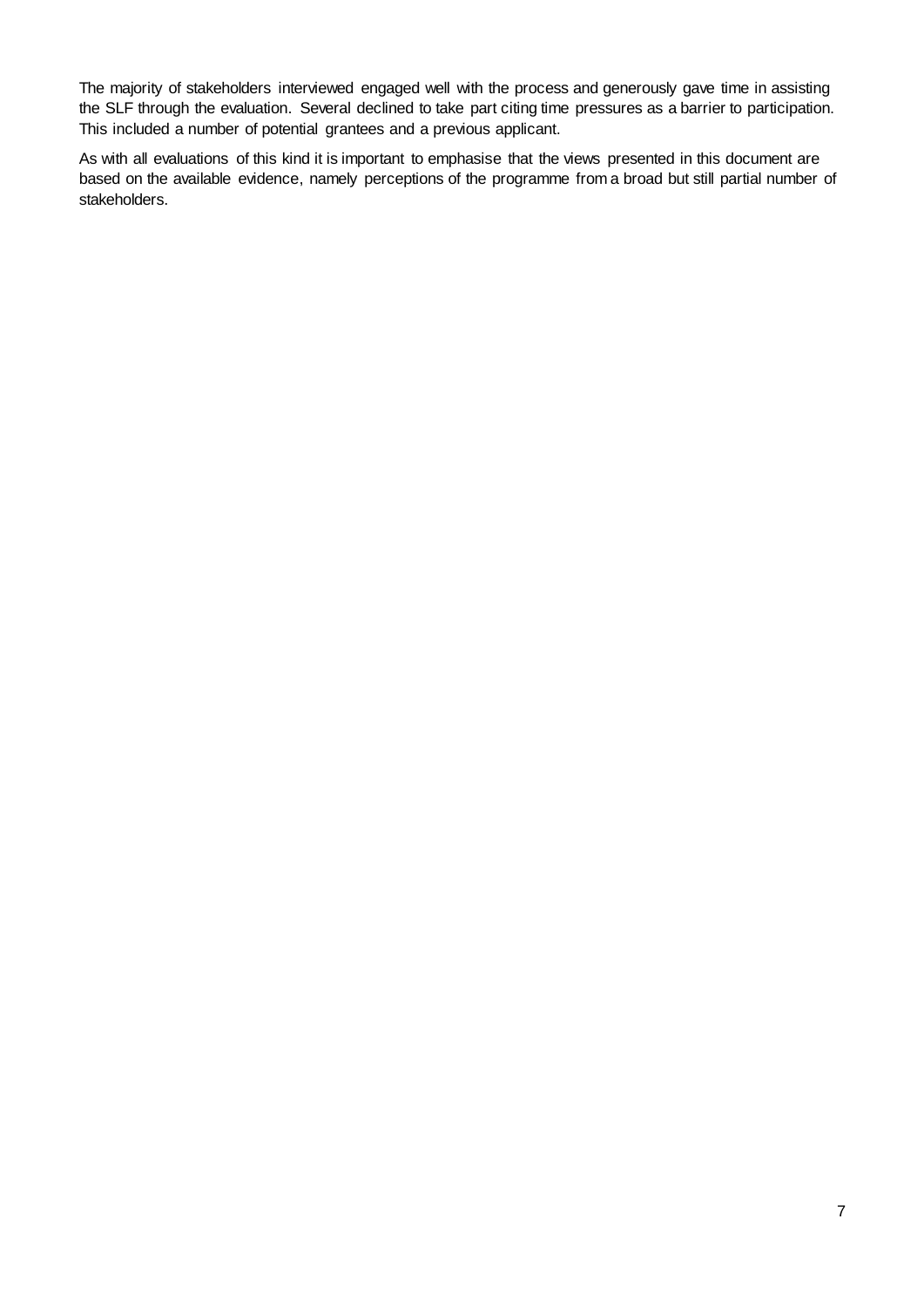## **3 Views on the SLF's Strategy and Scope**

## **3.1 Perceptions of the SLF's Strategy and Scope**

Those interviewed for the evaluation regard the SLF as an innovative, important and well-considered pilot. They explain that the initiative focuses on a vulnerable group in clear need of support and one to which many stakeholders demonstrate a strong professional and emotional commitment. The introduction of the SLF responds to a view shared across those interviewed that the UK's treatment of refugee children and young people necessitates significant change.

For stakeholders, the SLF is a timely model given the perceived 'state of the sector' which they refer to as 'gloomy' and 'desperate'. Interviewees repeatedly talk about cuts in Legal Aid, within local authorities and the closure of organisations which would previously have been able to consider legal issues from a strategic perspective. Together these factors are said to put extreme pressure on a sector seeking to support vulnerable young people.

For many, the SLF brings something new to this sector. It is a model which stands out from other approaches and funding streams and appears to create a sense of excitement and support among stakeholders. It is viewed as a laudable experiment which is testing a new way of effecting change on important issues. Interviewees feel that the initiative's clear and defined focus is important and encourages stakeholder engagement with the programme and its objectives, as one stakeholder explains:

### *"It is clear to me that if you are doing something very ambitious like strategic legal work it is not a bad idea to try and draw some boundary around it – that has the purpose of enabling you to have a space within which to work, some unifying purpose to the Expert Panel and some scope for success."* **Partnership organisation**

Many note that the model's swift decision-making and response processes also set it apart from other grant making/funding bodies, as does the breadth of areas of law linked to migration which the SLF seeks to tackle. The Expert Panel is regarded as an innovative and important feature of the initiative; involving leading experts with an understanding of where and how change can be achieved generates much interest.

Those interviewed are positive about the range of issues being addressed through SLF funding; they regard it as important to look at the holistic experience of children and young people refugees and asylum seekers. There is support for the awarding of grants to fund pre-litigation research and interventions.

### *"This is so important and such an interesting way of working. I'm a huge advocate."*  **Expert Panel**

*"This is an absolutely fantastic programme…it is innovative, it looks at root cause stuff while foundations usually work in the service delivery space."* **Partner organisation**

## **3.2 Perceived benefits of the Strategic Legal Fund**

Stakeholders identify a number of benefits of the SLF's scope and strategy which all contribute to improving the lives and experiences of children and young people. Achieving this end goal is clearly a priority for interviewees, though in the discussions they focus on processes through which to achieve such change rather than articulating what this change would mean to beneficiaries on a personal level.

### **Key benefits**

Several of the benefits stakeholders identify are linked to the role the SLF plays in creating a space for the sector to think creatively and strategically about important issues.

This applies both to potential and successful applicants and to those on the Expert Panel who are encouraged to take a sector wide view, considering the strategic merits of individual applications. It is anticipated that in fostering new ways of thinking and working the SLF has the potential to break the circle of legal experts 'slogging away' repeatedly on similar cases, instead providing the space required to consider issues from a strategic perspective and ultimately benefitting a broader community.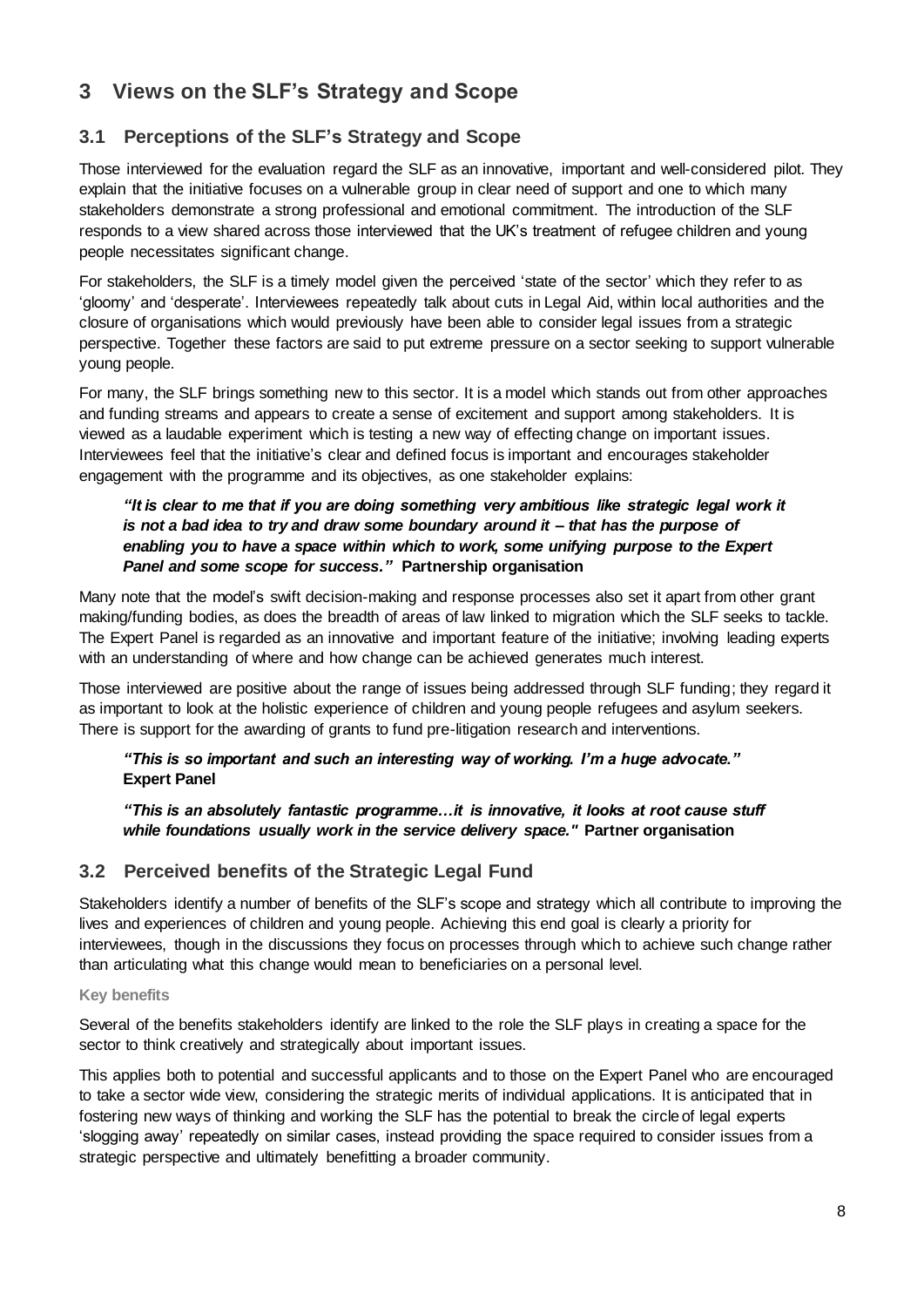There is much support for the model as one which represents a new, explorative and iterative approach. Several say that this enables the SLF to map issues and to adjust this map as and when new issues come to light. This flexibility lends itself to producing valuable and potentially unforeseen outcomes as one potential applicant explains:

### *"The funders haven't set it up with the weight of expectation, that simply by putting money in the front you get a certain set of outcomes…and are aware that whilst you might not get to a judgment, you have done some good work along the way. As one of my board said "strategic litigation is often unstrategic and often doesn't lead to litigation."* **Potential applicant**

Participants from all groups discuss the important benefit of instigating effective sign posting and referral between agencies which would not previously have been in contact with each other. In terms of advocacy, bringing together respected legal minds through the Expert Panel gives these issues a stronger profile.

Stakeholders also point to where the SLF is serving or has the potential to bridge current gaps in the sector. Several comment that the initiative is able to bring refugees who have difficult experiences together with those who hold the skills and knowledge required to make challenges on their behalf. Others point to the funding gaps which they feel SLF is able to bridge. Several refer to circumstances where only certain stages of legal proceedings have guaranteed funding, and where a 'bridging' grant from the SLF would then enable cases to be taken on and followed through.

Interviewees emphasise that strategic legal work on these issues would not and could not be undertaken to the same level without SLF funding. Stakeholders are not concerned that the model is creating a new market where such work would previously have been conducted on a pro–bono basis. On the contrary, there is a general sense that pro-bono work is becoming increasingly unfeasible in the current climate, making the SLF particularly important. As one stakeholder explains:

### *"It is a very valuable programme. With the climate in the last few years…organisations have been so horribly overworked and short of money. There is no kind of margin available to do work that is not paid….there's no capacity like there used to be."* **Grantee**

### **Benefits identified by a minority**

In addition to these key benefits raised by a significant number of stakeholders, individual or small groups of interviewees highlight further advantages of the SLF model. A number indicate that the model has the potential to break down silos between legal and advocacy-led approaches to achieving change. A couple talk about the potential for SLF to boost confidence and provide some respite in a sector which is struggling to deal with cuts.

For the partner organisations which make up the SLF, the model sits well within their broader strategies; for DPOWMF as one of a series of initiatives to improve the treatment of children and young people, for TL as one of many approaches to tackling poverty and inequality. One internal interviewee highlights a further benefit of the programme noting:

*"The end date has been a catalyst to making things happen. Spending-out focuses the mind and makes you think about how each pound can have maximum impact. It has really been about trying to maximise the impact this initiative can have in terms of improving the treatment of children."* **Partnership organisation**

## **3.3 The Expert Panel**

### **Perspectives on the Panel**

Stakeholders from all groups regard the Expert Panel as a crucial asset for SLF and a model which works well. Bringing together recognised leading experts in this defined forum is regarded as highly innovative. Stakeholders feel that the fact that so many representatives from this specialist and limited field of expertise are involved in the Panel enhances the SLF's weight and credibility. According to one potential applicant *"You are funding the antennae of smart people who know the field."* From an internal point of view the Panel provides the SLF with legitimacy and essential expertise: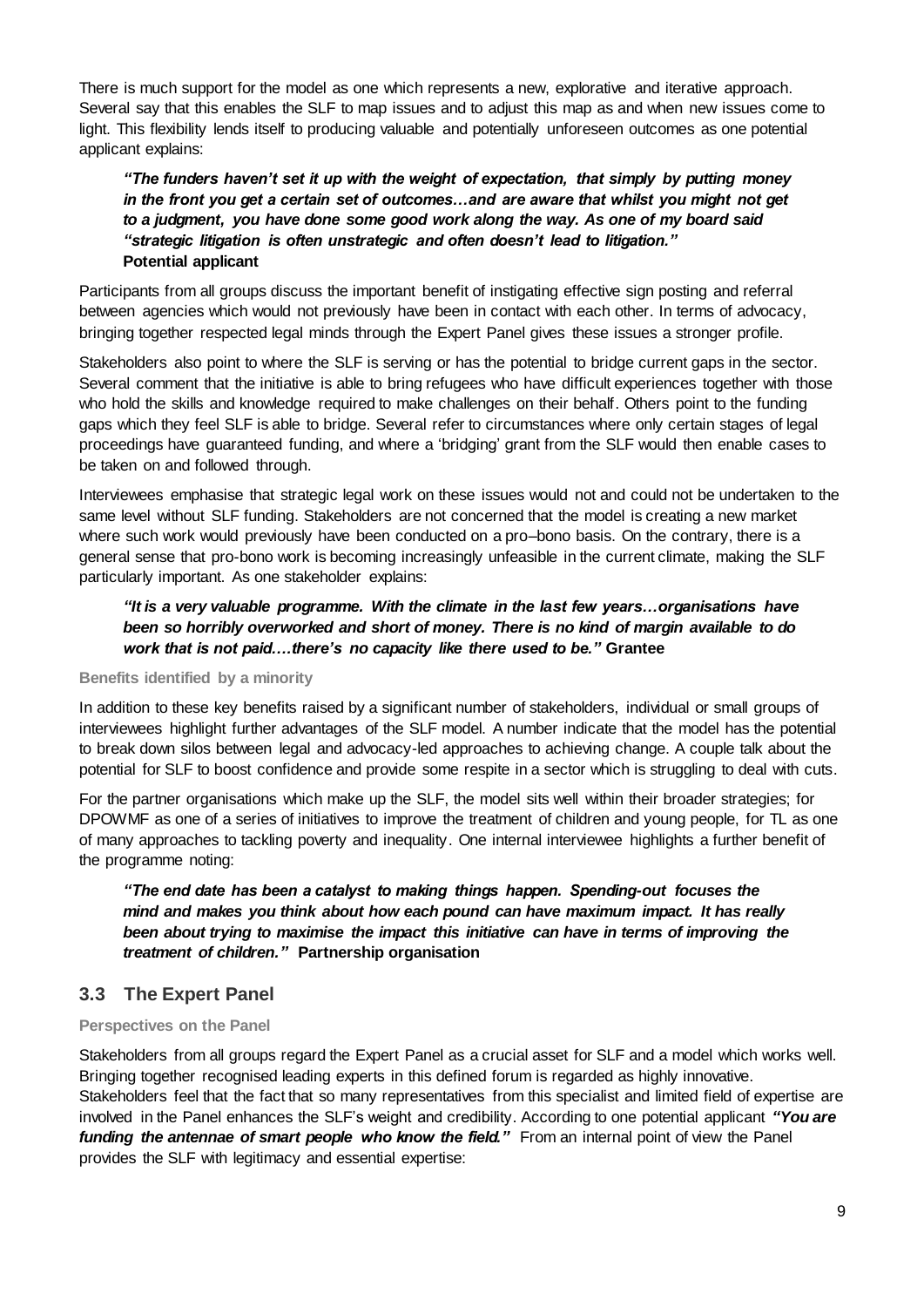*"The Expert Panel has been a joy. What a group - giving their experienced opinions on what are really small amounts of money. [Their] recommendations are extremely high quality…This is really complex and you need to be doing it day to day [to stay up to date on the issues]. There is no hope that any foundation, even with a legal team, could hope to keep on top of it. It gives us the reassurance that the top flight people [are involved] and have really great reputations."* **Partnership organisation**

Interviewees across the board feel that creating a forum which enables these people to physically be in the same room, sharing and developing ideas, is an important step. There is an expectation that this will stimulate strategic thinking about individual grants and the sector as a whole which otherwise would be unlikely to happen. As several respondents explain:

### *"Even some… on the Panel are saying 'we have our heads down, we have our targets to meet, we don't have the time to think strategically' so if we can encourage a bit more of that that would be something."* **Partnership organisation**

### *"The Panel works well, it's only when you sit down and meet that the detail gets thrashed out."* **Expert Panel**

The Panel is also respected as an effective grant allocation model. That it is different to other models helps SLF to stand out and attracts interest. From the perspective of grantees, being able to access the Panel's expertise in developing and revising applications is highly valuable. One grantee explains:

### *"I think it meets with us. Sometimes funders aren't quite in tune with what you are doing but the Trust is a positive thing for Law Centres because it meets with our aims – that is what we are here for… And working with experts who understand what you are trying to do is great. You're not having to reinvent the wheel to explain what that is."* **Grantee**

External interviewees' knowledge of who sits on the Panel varies. Those who know who is involved hold members in high regard. Those with limited knowledge tend to be familiar with at least some of the Panel members and, by association, assume the group as a whole to be one which comprises expertise and credibility.

It is clear from conversations with Panel members and other stakeholders that panellists are important figures in the network that has started to grow around the SLF. Important connections on issues related to SLF are being made between individual Panel members, organisations new to the inititative, MigrationWork and others. The extent of this networking has surprised some stakeholders and is widely regarded as an important outcome of the SLF's work to date.

### **Challenges with the Panel model**

Overall, the Panel is said to be working well. However, some of those closest to it, namely project partners and Panel members, do identify a number of associated challenges.

The most significant of these are linked to the unexpectedly large Panel membership, a result of unforeseen levels of interest among specialists in being involved with the group. Difficulties resulting from this include ensuring that panellists have an oversight of the whole programme, convening members as a group to deliberate beyond the reviewing applications and, for one participant, guaranteeing that the Panel can provide consistent recommendations. One Expert Panel member explains:

### *"I find it hard to have an overview of what is going on. Do we have an overview for the Panel on what applications it has received, which [applications] it hasn't and how the funds*  have been spent? As time goes on that would be helpful... it would help to map out the *gaps."* **Expert Panel**

In addition to these challenges of scale, there are a number of stakeholders who call for the roles of the Funder and MigrationWork to be clarified with a couple questioning the efficiency and rationale of the two-stage decision-making process. Several say that a discussion between the funders and the Panel at the outset of the programme may have clarified panellists' understanding of roles and expectations of the different partnership organisations.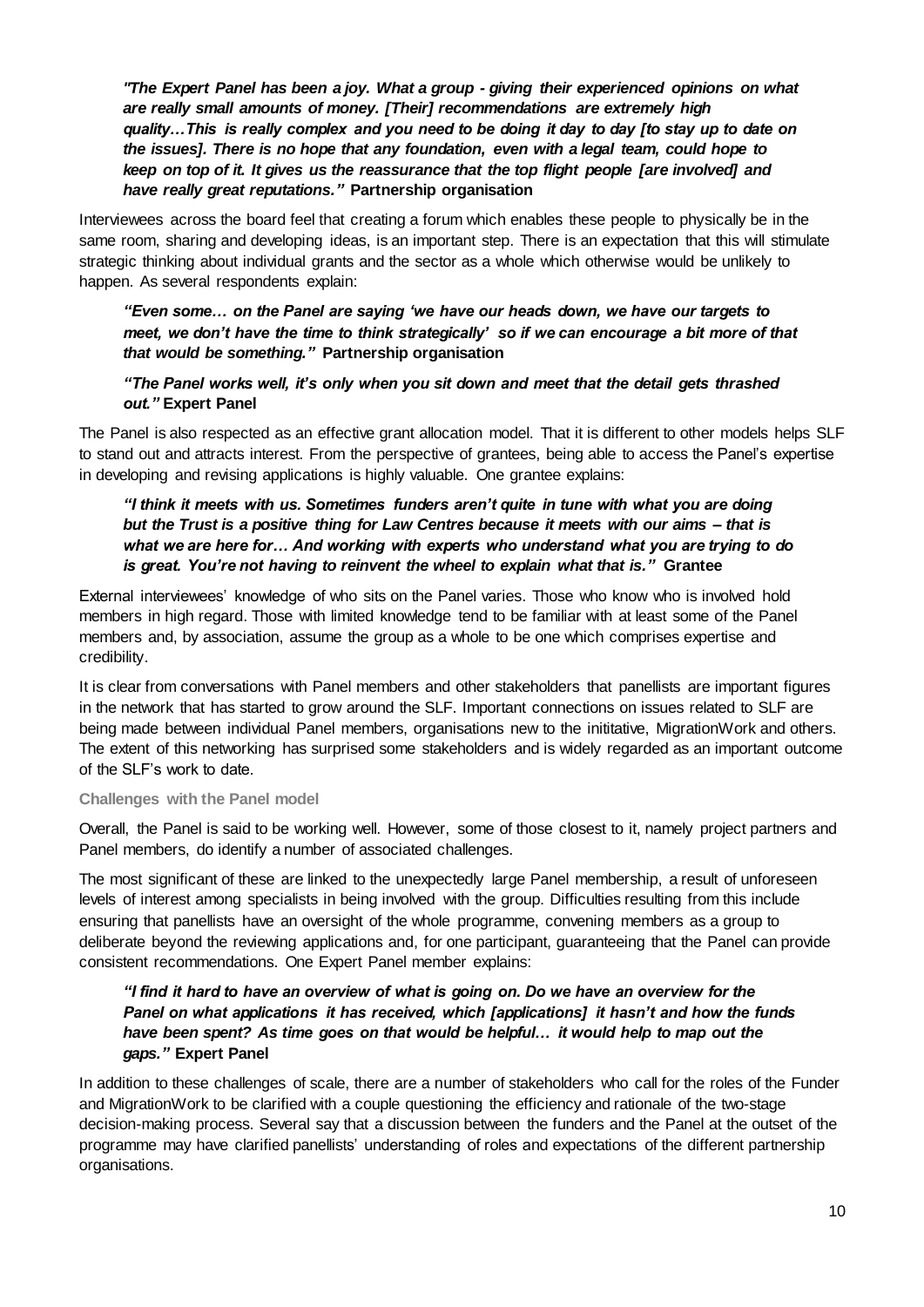The level of familiarity between individuals working in this specialist sector is also said to present some, albeit minor and unavoidable, challenges. Participants are keen to ensure that the Panel continues to work to ensure independence of recommendations in relation to potential conflicts of interest. A couple of participants point to the instance where an applicant was called to outline their project's proposal to the Panel as a difficult situation in such a close community of professionals.

One panellist also stresses the importance of ensuring that the Panel's time is used to best effect and suggests that there is an element of members wanting to 'have their say' on points already discussed to a satisfactory level where time might be better spent moving on to tackle other issues. The interviewee suggests that given how familiar the panellists are with each other, physical meetings could be less frequent with more work undertaken via email/Skype. Other panellists interviewed see clear benefits of face-to-face meetings. A couple say that the time invested by panellists is significant but those interviewed broadly regard this as time well spent, explaining that they 'knew what they were getting themselves into.'

External respondents do not raise any challenges associated with the Panel and are generally supportive of the model as it stands. One does, however, comment that the Panel appears to be London focused and is deterred by a perceived lack of representation from private law firms.

### **3.4 Issues with the current strategy and scope of SLF**

### **General concerns**

A range of stakeholders identify a number of challenges with the strategy and scope of the current SLF model. They stress, however, that these do not undermine the overall value of the initiative but raise them as issues which warrant further consideration.

### *Practical constraints*

A number of those interviewed mention the obvious time and resource constraints facing the programme. In an ideal scenario, they would like to see increased investment but accept the current status of SLF and support the way it ensures that funds available are spent to best effect. Similarly, most are aware of the timeframes to which SLF is operating. A couple of grantees say that, ideally, they would like access to more funds over a longer timeframe but recognise the limitations facing the programme in relation to this:

### *"Its weakness would be that it is short term funding. A longer programme always suits the voluntary sector better, but I understand this is about research, so by nature it is going to be [short term]."* **Grantee**

In contrast, another grantee welcomes having SLF funding available on a short term basis as one of a series of funding streams as this supports their strategic position on funding (namely to avoid over-reliance on individual funders.)

### *Limiting scope of those eligible for support:*

Another widely held view is that limiting the SLF's work to refugee children and young people feels artificial for those working in the field. Several feel that this may reduce the scope and impact of the initiative's work. Stakeholders understand and see the benefits of the current focus on refugee children and young people. However, the complexities of the migration system, the extent to which different related issues and groups overlap, and stakeholders' commitment to tackling inequalities and injustice mean that there is some unease with the current boundaries. Broadening the programme's TOR to include all migrant children is therefore supported by stakeholders in all groups. Some assume that the current structure prohibits funding of work tackling issues for adults which would also benefit children and young people and would like to see this addressed.

*"Overall for the future and where to take it I am more inclined to say open it up … to migrant children in light of the fact it is hard to focus just on refugee and asylum issues. We're missing something if we don't focus on children overall…Generally as immigration lawyers we would want it to be opened up to all migrants including adults…especially in the context of the onslaught of Legal Aid. But with it being in the pilot stage, and not yet knowing results at this stage it is good to have a focus and a clear remit"* **Expert Panel**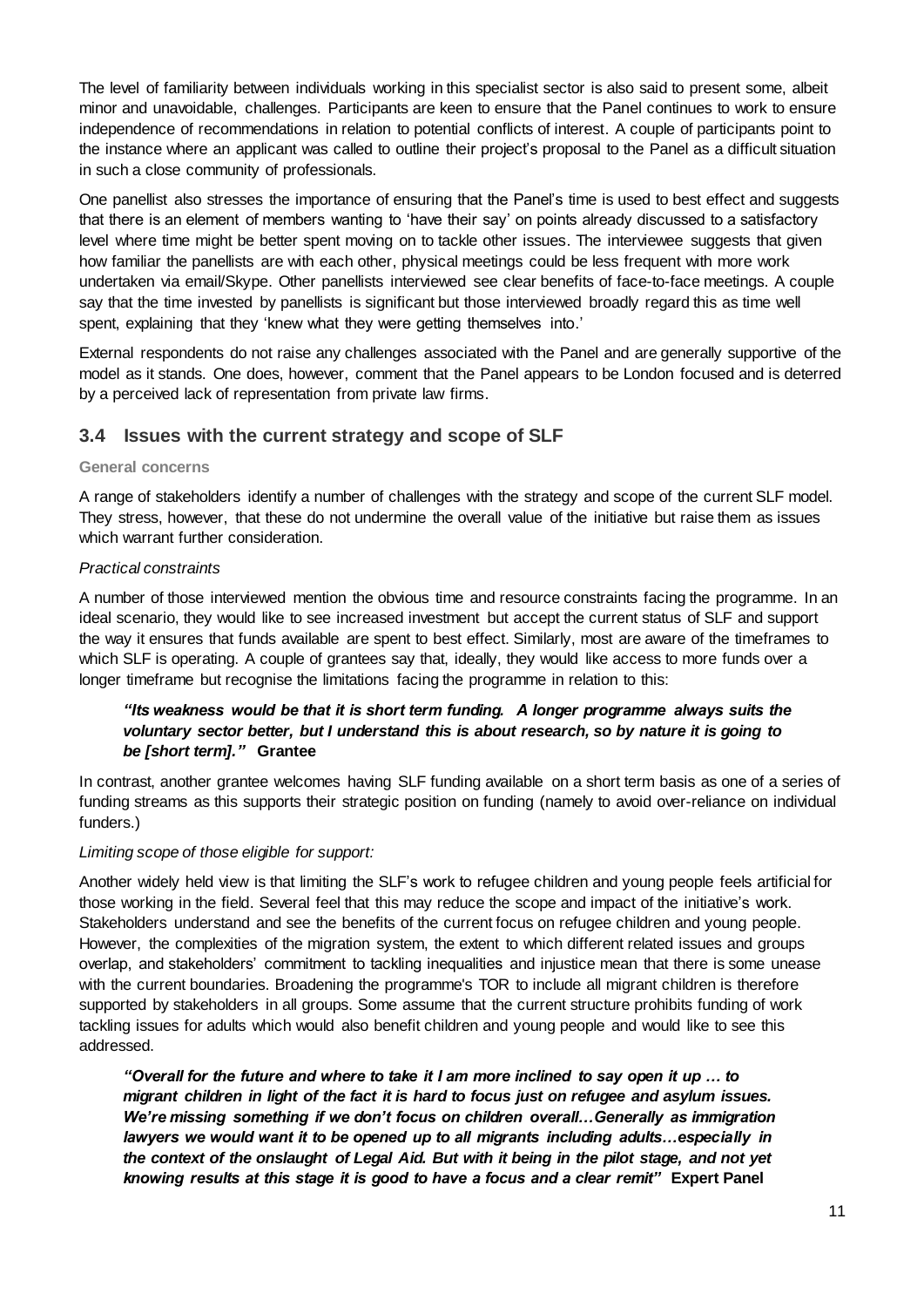#### *Case acquisition and issues of capacity*

Another area of concern for some stakeholders is a perceived lack of applications from individuals and organisations closest to individuals who SLF grants could and, in their view, should support. They provide numerous explanations for this. In the case of private solicitors firms applying for grant based funding, this is said to be a new and potentially daunting territory for staff. Several refer to the extreme pressures on capacity in the current climate saying this limits organisations' ability to prepare grants and (in some cases) deliver the work. Potential applicants explain their reasons for not applying:

### *"I am interested in strategic litigation, but you need the throughput of cases…We take on what we take on, and take it from there."* **Potential applicant**

### *"We haven't applied for the fund yet, but because the timing has been wrong for us. We haven't had the capacity…we are besieged by the demand for basic casework."* **Potential applicant**

There are also concerns that some relevant organisations are not yet aware of the SLF and/or are not structured to allow for strategic level working. Views vary considerably on the extent to which this is a problem. For some there is a need for the SLF to cast the net more widely to ensure receipt of applications from outside the 'usual suspects' or 'London club' and regard this as central to delivering on its objectives. One Panel member explains:

### *"I don't think it is bridging the gap [at present]….there is a gap between frontline providers…and the Fund."*

The interviewee is concerned that valuable opportunities are missed where frontline workers fail to identify the potential for legal action, let alone strategic legal work for the individuals who approach them:

**"***Every day hundreds of people are being given the wrong advice and told by caseworkers 'you don't have a case'. Many [front line providers] get on by not asking the questions and getting the job done…Some of those case workers are very good but have supervisors who are working in a cost model which means they are not interested in challenging things except in a small minority of cases."* **Expert Panel**

Some stakeholders are less concerned about the profile of organisations making applications to the programme. Several cite a recent increase in interest and applications from 'newcomers' as evidence that broader engagement with the SLF is growing. A couple of interviewees feel it is inevitable that as the 'usual suspects' are those with the most relevant expertise they will apply and that it is important for the initiative to support this expertise.

During the discussions a number question what the critical mass of case throughput needs to be, and to what extent the fund is falling short of applications with an inference that the SLF should be promoted but only on a level commensurate with available funds. A couple of stakeholders say that it is not for the SLF to 'coerce' organisations to engage with it beyond ensuring that organisations are aware that it exists.

### **Concerns raised by a minority**

A number of further challenges are raised by individual or just a couple of stakeholders.

A couple of participants talk about the inevitable limitations of strategic litigation work in relation to the implementation of law/policy; even where legal or policy changes are agreed in principle, ensuring universal and sustained implementation is not always possible. One stakeholder notes that the on-going challenge to strategic legal work is that once a ruling is made to tackle an inequality, authorities may undertake work to reverse or find alternative routes to address these. In such cases, the role of strategic litigation is to 'ratchet up' change in the sense of keeping these issues on the agenda and, through achieving wins as and when possible, to gradually contribute to long term systemic change.

Several participants feel that excluding actual litigation from the work SLF is able to fund hampers its overall potential impact. Given the changes with Legal Aid, a couple say that being able to fund litigation in cases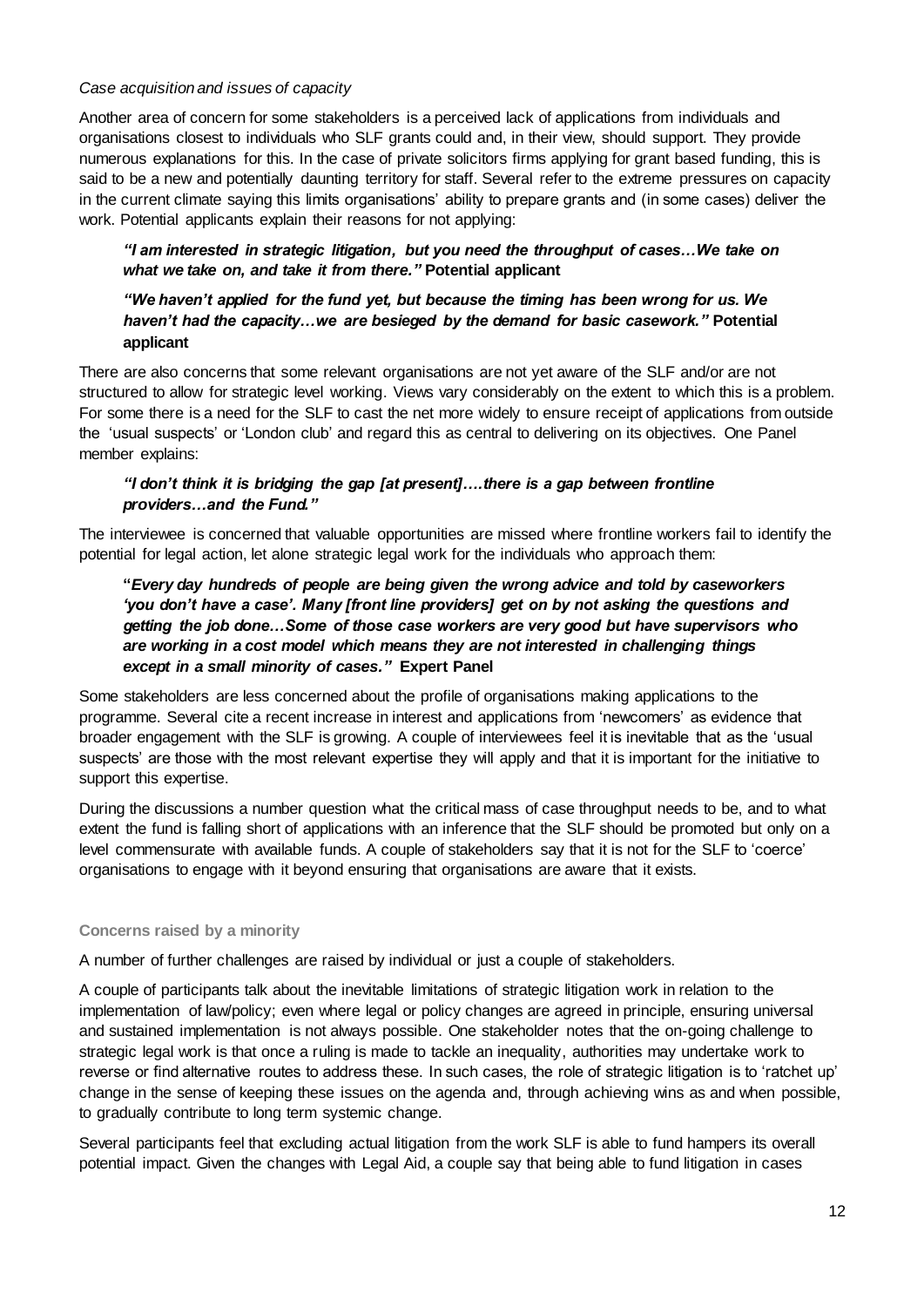where other sources of funding are not available would put SLF in a stronger position to achieve long-term systemic change. One Panel member explains:

### *"That the project is confined to interventions and preparatory work means it is not quite hitting the spot."* **Expert Panel**

For others, the focus should remain on pre-litigation work, not least because of the costs associated with delivering this kind of work. One participant notes that the SLF took Counsel's advice on this and drew the boundaries on SLF's work to avoid costs being awarded against the Funder where a case is lost, thus potentially conflicting with the duty of Trustees to protect charitable funds.

Participants broadly feel the SLF should continue to exist for cases where alternative funding is not available. A number identify a challenge for the initiative in ensuring that applicants have explored all alternative funding streams prior to approaching SLF. Several stakeholders say it is essential that practitioners continue to challenge the Legal Services Commission (LSC) where funding is not granted. A couple say that the role of the SLF is not to 'prop up' organisations facing financial difficulty and another talks about the importance for organisations to go through the learning process of identifying and securing funding from different sources.

Several interviewees indicate that in a sector facing such dramatic cuts, funding for any work to support this vulnerable group represents a positive step. We also heard the view that whatever the reason for an organisation applying to the fund in the first instance, as long as the clearly defined criteria for the programme are applied, grants will contribute towards SLF's intended outcomes

A further concern raised is about the inevitable tension where work on a strategic piece of litigation or prelitigation may delay or have other negative effects on the individuals concerned. A couple of participants express a feeling of uneasiness about situations in which individuals might face delays in challenging a negative situation/experience if these experiences are being used to inform a strategic legal challenge.

## **3.5 Contextual challenges facing SLF**

Stakeholders across the board talk about the context in which SLF is operating, focusing particularly on the changes to Legal Aid. Interviewees feel its future needs to be considered carefully in the context of these changes which are seen as 'devastating' for individuals in need of support/protection and for the sector as a whole. They also cite other changes in the sector which are of concern including cuts within Local Authorities and, for one, the anticipated introduction of best value tendering in 2016. One interviewee explains:

### *"The difficulty is that we are part of an ecosystem which is hugely under threat."*  **Partnership organisation**

Interviewees do not feel that the changes to Legal Aid render SLF untenable but stress that it needs to understand and respond to the consequences of these changes. Some participants offer a firm view on what the changes will mean for their organisations, others say they are "feeling their way" through the changes. At this stage, stakeholders urge the SLF to be mindful of the potential difficulties ensuing from certain areas of law going out of scope. A couple say this may mean that while SLF can fund pre-litigation and some funding will continue for judicial reviews and other types of test cases, the gap between the two will prohibit some cases from being taken on. A number of interviewees say that with some of the areas that SLF can fund going out of scope, there is potential for it to become overwhelmed with applications. A couple of interviewees expect that organisations will increasingly look to the SLF to be 'propped up' as other funding sources are reduced or disappear completely.

A number of stakeholders also identify benefits that the changes to Legal Aid could bring to the SLF. For a couple there is potential for SLF to play a valuable role in making legal challenges to Legal Aid changes. Others say that as organisations will be looking to alternative sources of funding this may lead to increased awareness of and engagement with SLF.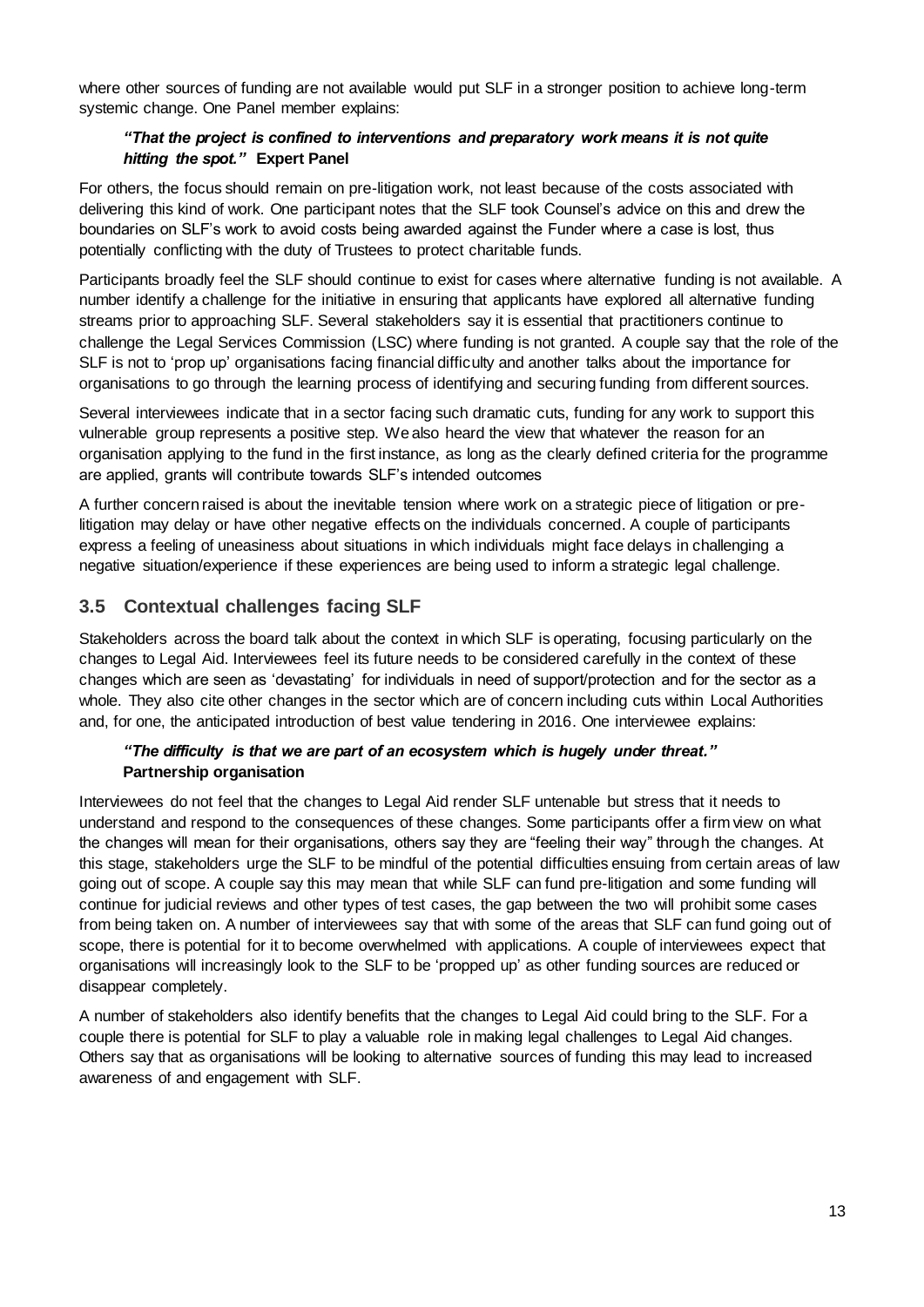## **4 Perspectives on the delivery of the fund**

## **4.1 Successes in delivery**

Interviewees are extremely positive about the delivery of the fund feeling that after a slow start it is now recognised, gaining momentum and operating well.

Several interviewees point to the number of grant applications and the growing range of organisations making applications as evidence that the delivery is working well. In conversations with those with who have engaged with the programme, its delivery is repeatedly referred to as 'professional', 'impressive', and 'high quality.'

### *"Everything we set out to do has panned out quite nicely." Partnership organisation*

### *"Word has got out really well." Expert Panel*

In some areas the quality of the delivery exceeds expectations and is said to be markedly better than those of some other funders. Stakeholders are impressed by SLF's communications and administrative procedures. The application and pre-payment systems are highlighted as examples of a fund which is responsive to the needs of applicants and potential applicants. One participant is eager for the final version of the application form to be produced and disseminated.

*"Our experience with SLF has been quite positive…the process seemed to be quite quick and relatively simple. I have quite a lot of experience from larger funders with onerous systems. What is particularly good is the quick response you get…"* **Grantee**

### *"It all seems to be relatively smooth. The money was there before work started which doesn't normally happen. Communications are good…I'm happy with the process."* **Grantee**

Participants from all groups emphasise the professionalism and expertise with which MigrationWork, as the most widely recognised 'face' of SLF, is delivering the programme. Stakeholders from all groups feel that the team's combination of knowledge of the sector and interpersonal skills facilitates positive relationships with the commissioning bodies, applicants and members of the Expert Panel. Their reputation and 'connectedness' are viewed as valuable for the SLF. There is much praise for the way MigrationWork communicates with all parties and several comments are made about the 'excellent quality' of materials produced.

A number of interviewees discuss how MigrationWork adopts a professional but personal approach to supporting grant applications. A couple of stakeholders recount instances where grant applications would not have been made without the 'support and perseverance' provided by MigrationWork. MigrationWork's efforts to identify and work with appropriate organisations and networks to promote the SLF are also recognised by participants.

*"MigrationWork have been critical. They have a depth and knowledge of both the law and the wider issues and they know a lot of the lawyers and that kind of personal relationship has worked really well."* **Partnership organisation**

*"MigrationWork have done a brilliant job in what could have been a really bureaucratic process… they make it easy to consider the applications so it is not onerous."* **Expert Panel** 

*"Making a funding application was out of our frame of reference. Fran made it so clear that whatever help we needed, to talk through, or input looking at drafts… that it was available."*  **Grantee**

The level of MigrationWork's input raises some questions around potential capacity constraints and to what extent such a personal approach could be replicated should the SLF wish to grow significantly at some point in the future.

### **4.2 Delivery challenges**

Expert Panel members and programme partners express some frustration at the initial delay in starting grant allocation saying that valuable time was lost between the initial conception of the initiative and its launch. A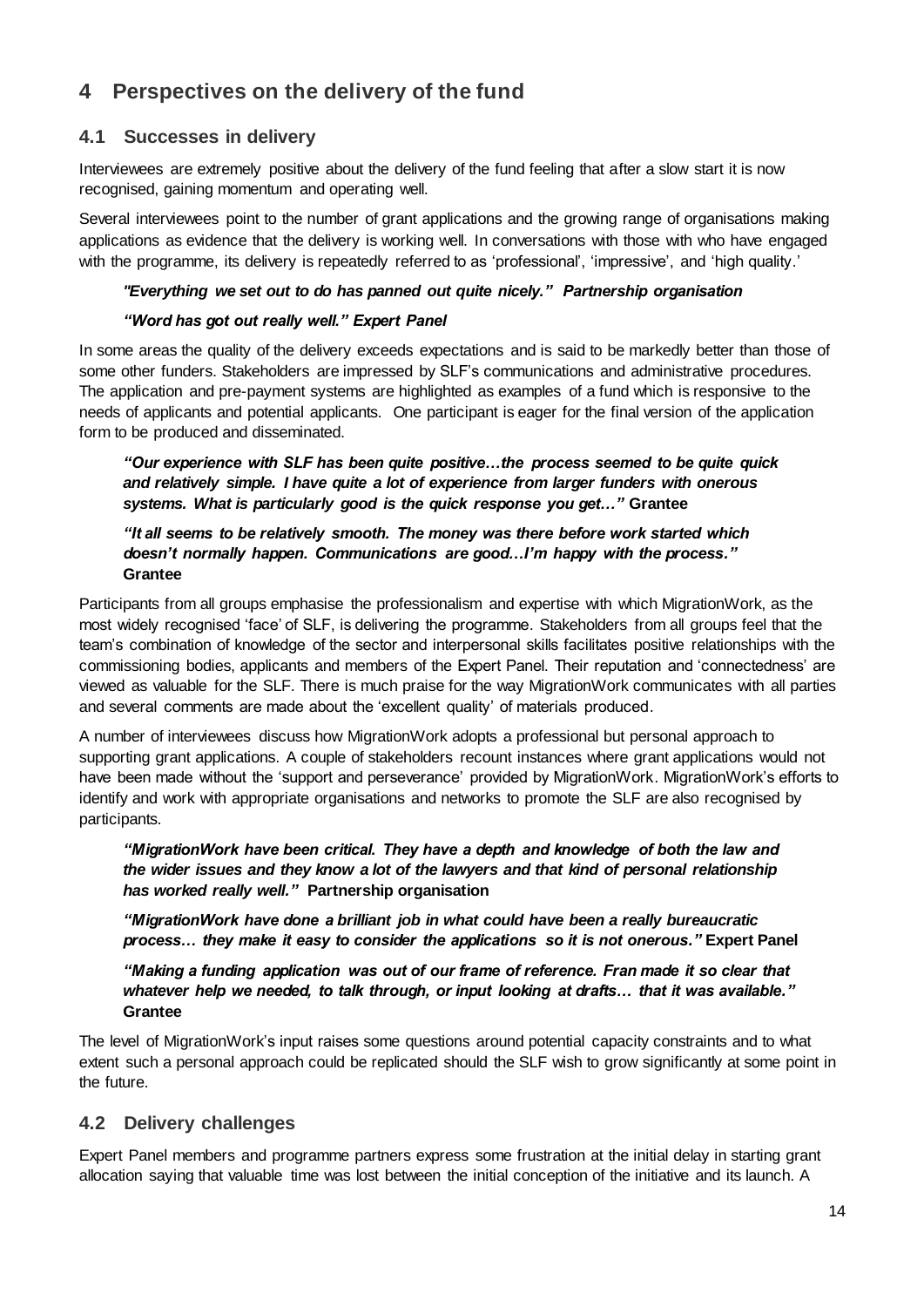number say they understand that this is inevitable with a pilot which combines an experimental approach and a multi organisational structure. A couple note that investing time in the early stages of project development is essential. The limited remaining timescale for the current programme is noted as an inevitable constraint for the model but conversations suggest that this does not limit enthusiasm for or engagement with the SLF.

### *"The fund had a long gestation period and has crawled over many of the potential difficulties"* **Potential applicant**

*"I think it has taken…perhaps longer than one would have hoped for punters to realise that things could be done via the Fund….but after the slowish take up in the first few months, it seems people have taken stock, identified some creative challenges and presented us with a number of different scenarios. It is now quite encouraging"* **Expert Panel**

A number also refer to some initial operational teething problems but feel these have been ironed out. From a grantee's perspective, initial issues relating to VAT payment have been resolved. From the point of view of the project partners and Expert Panel members, the model now has well developed communications processes in place. A couple note that as it becomes increasingly established and the number of grants awarded increases, SLF is able to communicate what it does and doesn't do with increasing clarity and confidence.

## **4.3 Partnership working**

The partner organisations involved with the SLF say that its structure is working well. There appears to be a strong working relationship between the three organisations with each talking openly about enjoying the dynamic of the group and its collective achievements. Different partners are grateful to each other for the efforts and willingness invested in a programme which, for some, has involved adopting new ways of working. Each references the specific skills which sit within the other partner agencies and much of the success of the programme is attributed to individuals' skills and knowledge and the combination of personalities involved in developing and delivering the SLF.

*"The other thing that has to be captured here is that this absolutely was David…When the history of this is told it is about an individual person with the right skill set who could set this up and have the drive and the passion to push it through. It's not something that just happened."* **Partnership organisation**

*"The oddity of the arrangement [is a benefit]…the obvious thing would be to look for an organisation in which to plonk it or set up a separate organisation all together … but the approach has worked rather well."* **Partnership organisation**

Those looking at the model from an external perspective also note that it is operating effectively. It is clear that despite the number of organisations and individuals involved, the programme is responsive, runs smoothly and operates at a level which enables personal connections to be developed.

## **4.4 Potential improvements**

There are a number of areas where stakeholders feel the SLF's delivery could be strengthened further. Please note that specific suggestions for addressing these issues are outlined in section 6.3.

### **Improving post award learning**

A number call for stronger and more structured post-award learning. Pre-grant communications are said to be excellent but there are some concerns that relevant parties are not kept sufficiently up to date once grants have been awarded and recipients begin work on their respective programmes. Stakeholders are keen to ensure that learnings are shared as widely and as soon as possible to enable other organisations to derive maximum value from them, in turn delivering on the SLF's objectives. It is considered important for Expert Panel members to know where progress is being made to support them in future decision making. A number of interviewees feel that grantees and potential applicants would also benefit from knowing of important developments and there is a sense that all stakeholders involved would feel motivated by progress updates. One stakeholder also stresses the importance of capturing lessons learned for future, and potentially unrelated, programmes or funders.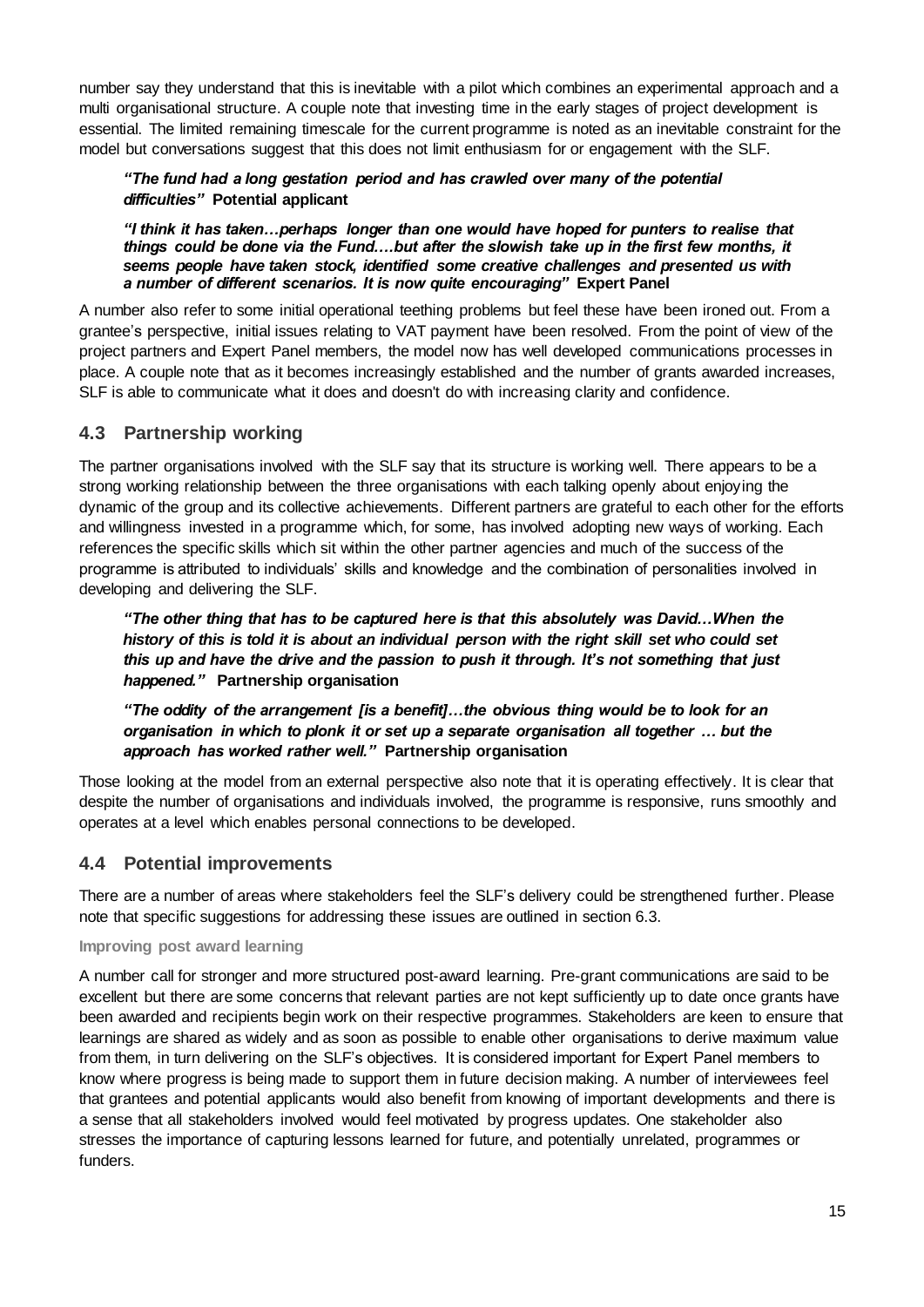**Further work to encourage applications from beyond 'the usual suspects'** 

Many credit MigrationWork with reaching out to a broad range of organisations and networks in an attempt to raise awareness of the fund. Some, however, would like to see this work strengthened further with a focus on improving the SLF's profile outside London, in private law firms and among frontline staff and organisations. They add that in this process it is essential to communicate the full scope of the work SLF can fund as well as the support offered to applicants.

### *"The greatest need is outside of London and that is where there is the least availability of top quality legal advice." Expert Panel*

#### **Support for applicants**

One participant (a potential applicant) feels that the SLF could do more to support organisations with no or limited prior experience of applying for grants having been daunted by the prospect of making an application. Having gone through the application process, the grantees interviewed say SLF's requirements are considerably less onerous than those of other funders and feel the simplicity of the SLF process could be promoted. Certain elements, such as preparing the financial information required, continue to pose some challenges and this represents an area where more support could be offered.

### *"The financial information you need to provide…we found that problematic as we're not used to sharing that…"* **Grantee**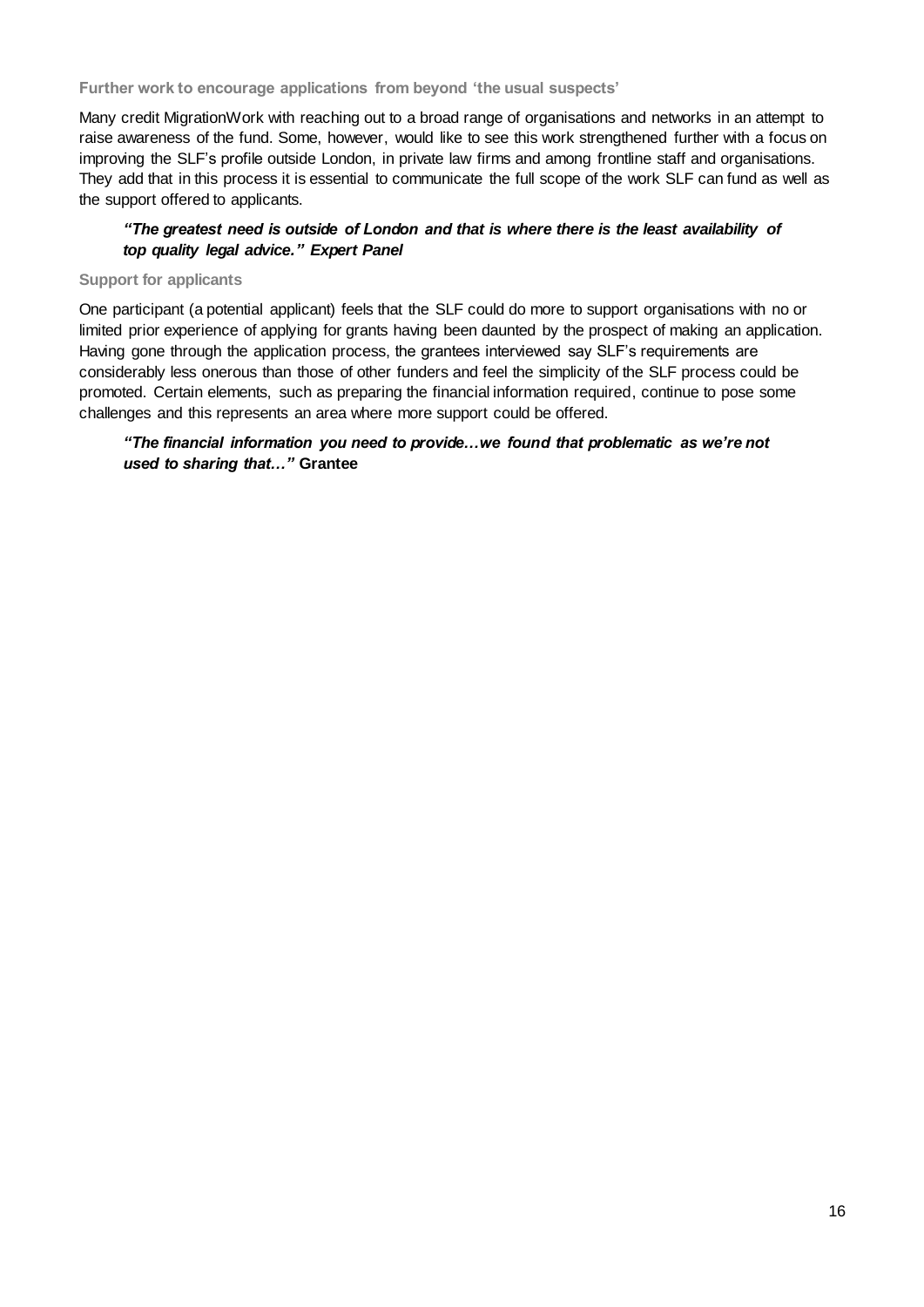## **5 Considering impact**

## **5.1 Measuring impact: the challenges for SLF**

Stakeholders who participated in the evaluation are relaxed in their expectations of the SLF's ability to demonstrate early impact. Respondents from all groups emphasise that quantifying the impact of strategic (pre) litigation work just 6 months after the awarding of the first grants is problematic. A view shared across different stakeholder groups is that the programme is working to influence over the long term, meaning that there is no expectation that funding pre-litigation will lead to immediate legal changes. As one stakeholder explains:

### *"It is bound to be a slow burner with the pace at which legal changes can be made,"*  **Partnership organisation**

A number comment that had the programme started earlier clearer evidence of impact may now be available. With the actual timescales, respondents feel that it will be for later phases of evaluation and analysis to capture and measure impact. For those interviewed, measurable actions to date are limited to grantees' identification of relevant cases.

Support for SLF as an innovative pilot means that those interviewed have an open mind towards its likely outcomes. Uncertainty about the exact shape of these eventual outcomes is regarded as a strength of the model and providing robust evidence of impact at this stage is not necessarily a priority or concern.

In working to assess the impact of this initiative, stakeholders consider it important to acknowledge that it was not conceived as a stand-alone solution to the challenges and inequities facing refugee children and young people. Instead it sits in a sector comprising a range of organisations drawing on different techniques to achieve improvements for the target audience which affects the extent to which future measures of impact can be solely attributed to SLF. In relation to DPOWMF alone, one stakeholder notes that distinguishing the impact of the SLF's work from that of other DPOWMF initiatives poses a further challenge. It is also considered important to recognise that this is an evolving sector in which the scale of issues and the individuals working on them change at a noteworthy pace. This has further implications for how impact can be quantified.

*It should be noted that when the stakeholder interviews were conducted the outcome of the first intervention funded by SLF had not been reported on and stakeholders did not comment on this. Since completion of the interviews SLF has, however, seen a significant development in the positive ruling in a judicial review (challenging the Government's policy of delaying consideration of applications for Section 4 support from destitute asylum seekers where they had made further submissions asserting fresh claims for asylum and human rights protection). An extract of the report from Migrants' Law Project who used an SLF grant to undertake work to represent Refugee Action in the intervention is appended to this report.* 

## **5.2 Where impact will be felt**

A number of stakeholders discuss how impact is thought about in relation to SLF and regard this as an important issue for the SLF. They question to what extent this is about legal impact or change to policy and practice, and how these two complement each other in the SLF model?

For a significant number of those interviewed it is clear that the focus is on achieving legal change. This is the world they operate in and the lens through which they consider and approach the issues. There is an expectation among some of those interviewed that other organisations take the lead using other tools for change, notably direct lobbying and advocacy so do not want to see SLF money used to fund such work. One interviewee did however question whether this is still the case given current financial constraints on NGOs.

We also heard from stakeholders for whom an equal if not stronger aim of the initiative is to achieve change in practice and policy and several interviewees who call for the SLF to bridge the gap between these approaches. Several interviewees comment that significant change can only be achieved where all tools are used and are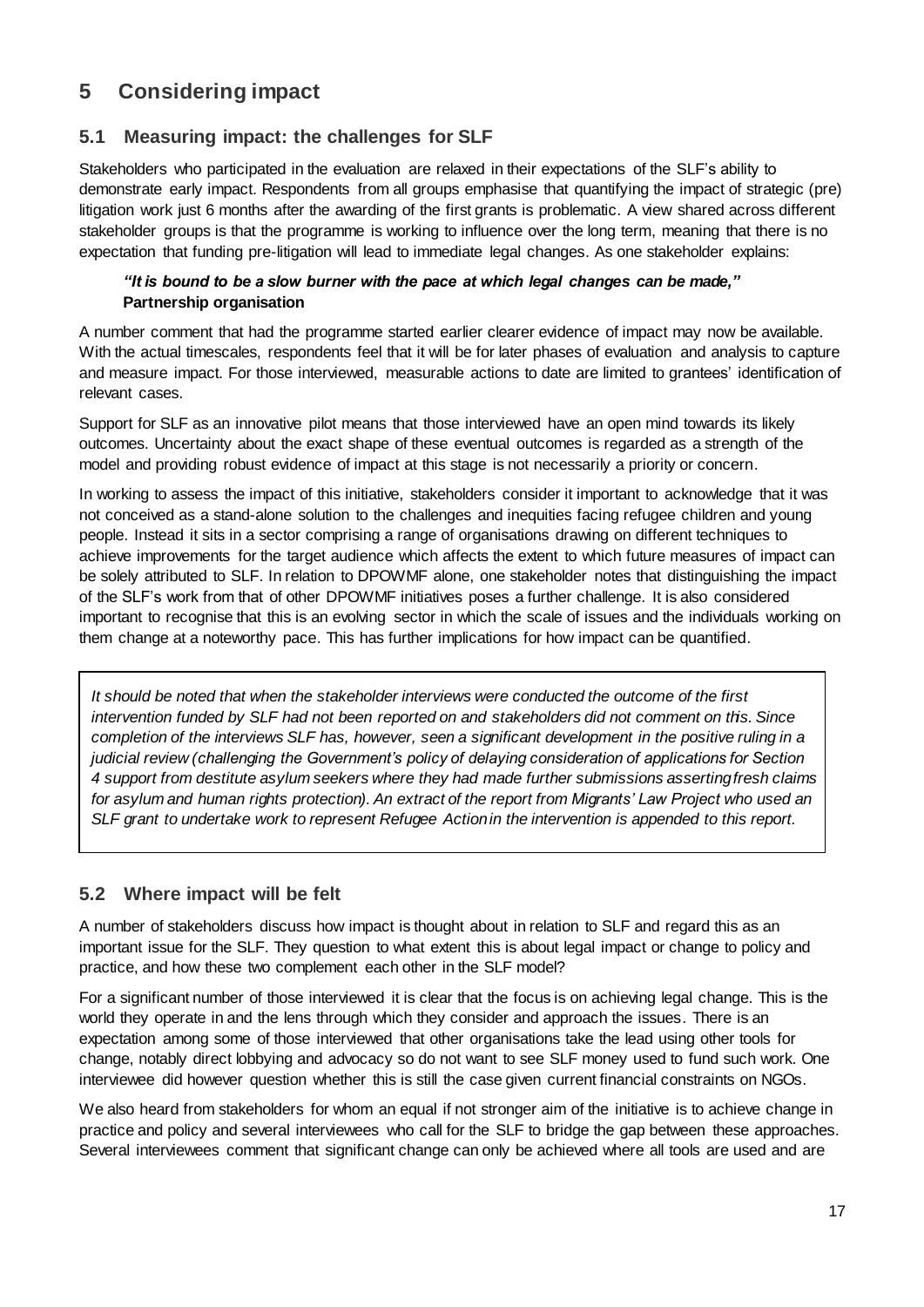supportive of initiatives which bring policy and legal work together. SLF is regarded as a strong model through which to encourage collaborative working to achieve shared goals.

A number of participants see the potential for non-legal experts to make valuable use of evidence and data collated by SLF in policy work, lobbying, training and awareness-raising capacities.

*"For us success will be if our immigration system treats children as children first…if the system shifts to treat people better that will be the ultimate indicator. That could be interpreted as a procedural change on the ground, it might be on one level as micro as a local authority changing the way it treats its young people through to a procedural change at UKBA level, or a legislative amendment or a case which establishes a precedent. The impact on the child is what we want."* **Partnership organisation**

*"The first stage of anything is gathering information. It can be used for lobbying, raising awareness, training. And then you are on the way to having successful legal challenges that can enforce changes. It can have a positive impact on many aspects of lives of young people. Injustice continues because information is not available."* **Grantee**

*"Some cases would be nice. Ultimately it has got to be about changes to law and policy and practice that we had an impact on but I'm not sure how you go about measuring that…" Partner organisation*

Looking to the future, participants collectively map out where they expect SLF to have influence over time. This is outlined in the table below:

| <b>Where?</b>                                                                                                                                                                                                                                                      | How?                                                                                                                                                                                                                                                                                                                                                                                                                                                                                                                                                                                                                                                                                                                                                                                                                                                  | For who?                                                                                                                                                                                                                                                                                                                                                                                                            | For what?                                                                                                                                                                                                                                                                                                                                                           |
|--------------------------------------------------------------------------------------------------------------------------------------------------------------------------------------------------------------------------------------------------------------------|-------------------------------------------------------------------------------------------------------------------------------------------------------------------------------------------------------------------------------------------------------------------------------------------------------------------------------------------------------------------------------------------------------------------------------------------------------------------------------------------------------------------------------------------------------------------------------------------------------------------------------------------------------------------------------------------------------------------------------------------------------------------------------------------------------------------------------------------------------|---------------------------------------------------------------------------------------------------------------------------------------------------------------------------------------------------------------------------------------------------------------------------------------------------------------------------------------------------------------------------------------------------------------------|---------------------------------------------------------------------------------------------------------------------------------------------------------------------------------------------------------------------------------------------------------------------------------------------------------------------------------------------------------------------|
| In the law (they focus on<br>national law but also<br>identify possible impact at<br>EU level)<br>In practice (i.e. at<br>management / procedural<br>levels)<br><b>Within UKBA</b><br>At a policy level in<br>different local authorities<br>and at national level | Ultimately, by enabling<br>$\bullet$<br>cases to be identified.<br>prepared and brought to<br>court which, if successful,<br>will lead to legal changes<br>Generating a solid<br>$\bullet$<br>evidence base for use by<br>peers working to tackle<br>inequalities (both in legal<br>and policy/advocacy work)<br>In intervention work,<br>$\bullet$<br>producing stronger<br>evidence to ensure better<br>decisions are made for<br>children and young people<br>It is anticipated that an<br>$\bullet$<br>awareness of the SLF<br>among those working with<br>young people can<br>encourage better<br>treatment/decision making<br>,reminding individuals/<br>organisations that<br>mechanisms are in place to<br>challenge unreasonable<br>treatment of children and<br>young people<br>Creating a space for<br>$\bullet$<br>engagement with/debate | For children and young<br>$\bullet$<br>people<br>For families and<br>$\bullet$<br>communities<br>For organisations<br>$\bullet$<br>working with vulnerable<br>groups<br>(A couple of stakeholders<br>$\bullet$<br>say): For the UK's<br>national integrity and, in<br>the long term, for other<br>countries to be able to<br>learn from best practice<br>in upholding the rights of<br>children and young<br>people | To ensure that the<br>immigration system and<br>other services which<br>young people come into<br>contact with (health,<br>social, education etc.)<br>treat children as children,<br>first and foremost<br>To ensure the UK<br>respects its commitments<br>to human rights<br>(A couple of stakeholders<br>$\bullet$<br>say): Contributing to<br>attitudinal change |

around these issues • Promoting best practice for working with vulnerable young people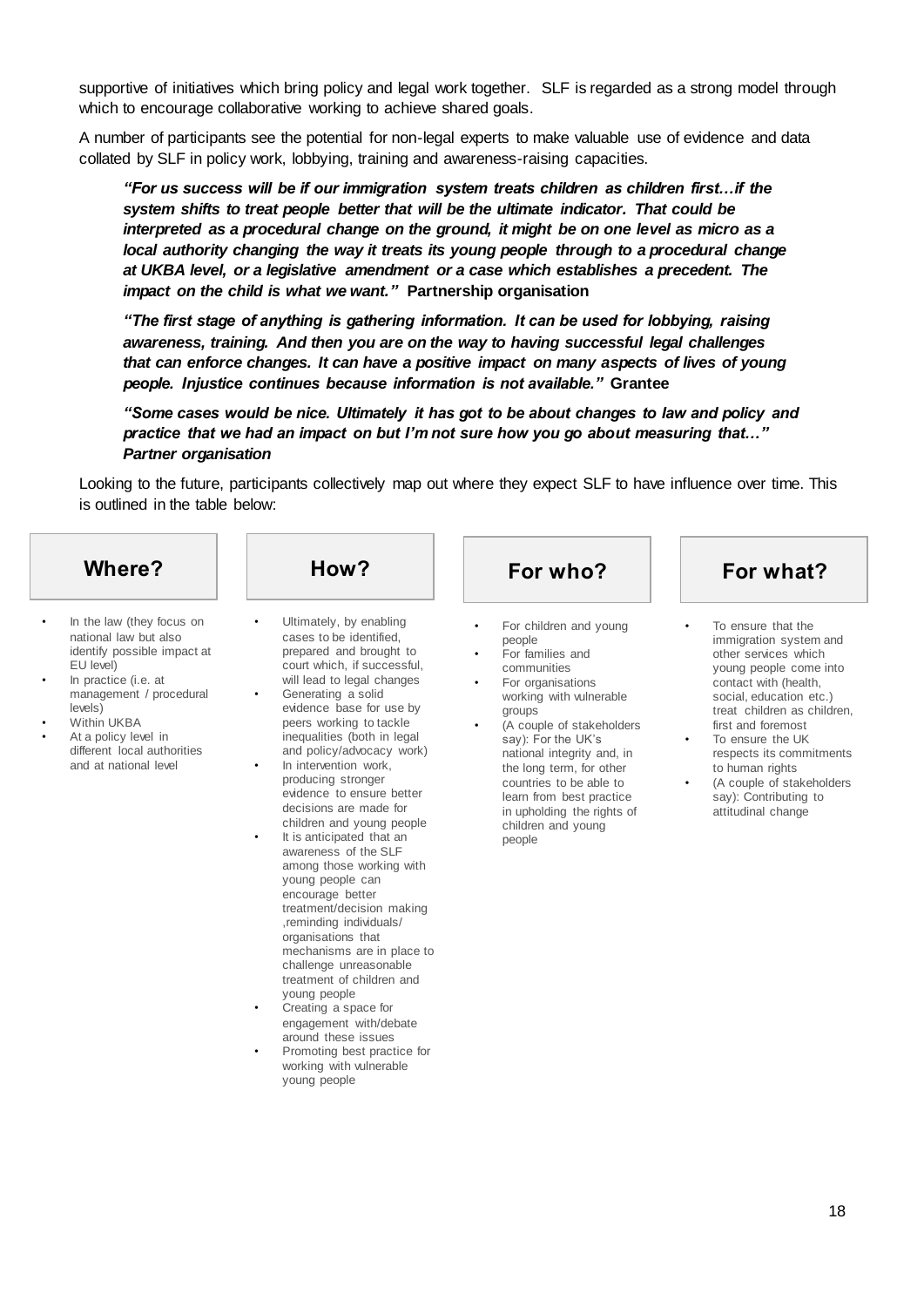## **5.3 Successes to date**

While interviewees say that potential 'big wins' for the SLF are yet to become evident, they point to a range of interim successes.

For many, the growing awareness of the still relatively new initiative constitutes a notable achievement. Approaches from MigrationWork, word-of-mouth recommendations and personal connections are said to be driving this increased awareness and several participants note references to the SLF in various meetings and conferences.

Several participants feel that this growing awareness of the SLF is encouraging some individuals and organisations to think differently about how to approach issues facing children and young people. This applies to some 'new' stakeholders who sit outside the group of legal experts renowned for their experience in the field. An important outcome for several of those interviewed is the role the programme has played in encouraging parties who would otherwise not have been in contact to think and work collaboratively. The bringing together of legal and policy experts is felt to be particularly noteworthy. Stakeholders refer to several incidences of successful signposting, cross-referencing and referrals between different parties connected by the SLF which they regard as important for specific pieces of work and for the sector more widely.

A number of interviewees feel the SLF is providing some positivity and confidence in a sector under pressure. One stakeholder says that such positivity is essential to retaining individuals with the right skills and experience in the sector.

### *"I've had enthused lawyers contacting me….they can't believe it exists saying 'do you think this is something we can take up?' It's not just [the funding] to do the work but the space to do it in."* **Expert Panel**

Other successes are mentioned by individual respondents. One, for example, notes how their SLF funded grant work is contributing to a sense of empowerment among the young beneficiaries of this work, at a local level. Another explains that SLF reminds a range of organisations of the importance of upholding human rights and that there are mechanisms in place to ensure these are respected. Another feels that the introduction of the SLF has expanded the refugee children's sector. One grantee notes that experience with the SLF model could inspire organisations when thinking through how to approach other funders.

For partner organisations interviewed successes of the programme cited include the extent to which word has 'got out,' the variety of projects being supported and the fact that there is interest in the programme's future. As one stakeholder explains:

*"For me a really important measure of success is that this process has happened, it is embedded and it is being taken forward."* **Partner organisation**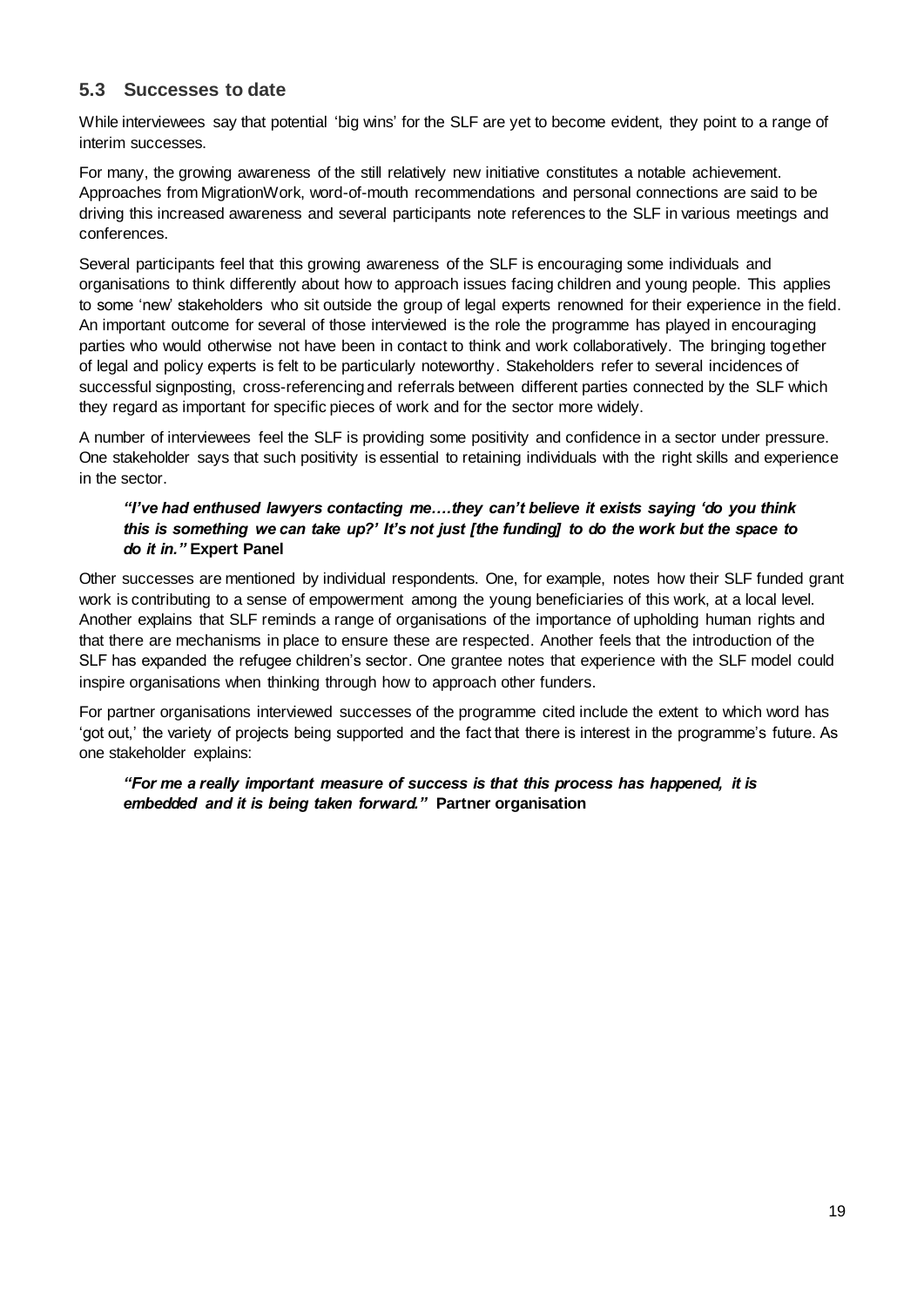## **6 The future of the SLF and maximising impact**

## **6.1 SLF beyond the Diana, Princess of Wales Memorial Fund**

There is a strong desire to see the SLF continue beyond the DPOWMF spend-out phase with interviewees from all audiences saying they would consider it disappointing for grant allocation to end at this point. Given the amount of work to be tackled to improve the situation for children and young people, stakeholders do not want to see a potentially successful model of this kind close. Several organisations who have already received grants are considering whether to reapply to the programme. Experts and practitioners demonstrate strong interest in delivering strategic legal work but emphasise that without funding, organisations will not be able to deliver this.

Several interviewees would regard it as wasteful not to maximise the enthusiasm and engagement evident at this early stage of SLF; some talk about the SLF model experiencing a snowball effect and are eager to give the initiative the chance to develop further momentum. There is strong support to see new ways of thinking and working become more embedded in their sector and the funding provided by SLF is regarded as an essential catalyst to this.

*"My understanding is that it will end in December. It is a shame as people are only just becoming aware of it. They should try it for another year, then they can look at the results….if it is legal work a case can take a year to get into the courts"* **Grantee**

*"I think it has an awful lot going for it especially at a time where organisations are struggling…it started much later than it should have… and it seems a pity to end the experiment here"* **Expert Panel**

SLF is considered relevant and important even in a world of significant Legal Aid changes though several make the point that this requires regular review.

The evaluation also heard from a number of participants who say they await results from the evaluation of the SLF to guide their views on whether the project should be sustained beyond the lifetime of DPOWMF. This ties in to a broader view that the programme should not be funded 'blindly' on an on-going basis; there is a strong desire for regular evaluation of SLF's progress and for relevant evidence to inform future decisions. Several suggest that they would like to see the programme's remit and approach reviewed annually to ensure it remains fit for purpose and that it is responding appropriately to changes in the sector.

*"We have to keep our outcomes in mind…and really interrogate whether this is the best way to help ...that the people on the ground are really benefiting from this that it is not*  about those lawyers making themselves a lovely career by doing this work. That kind of *thing feels really really important…and being able to evidence that is what we need to keep a watch on. It feels like we will need to have an evaluation later on when…there is some ability to make some judgment on how this has gone"* **Partnership organisation**

## **6.2 The SLF's future strategy**

In looking to the immediate future for SLF, most interviewees want to see it continuing to broadly implement the current strategy. The model as it stands is perceived to be working well. The clarity of its scope and focus have been key in ensuring engagement from some key stakeholder groups. Interest in the SLF is said to be growing at present and there is a feeling that this should be maximised rather than transferred. Stakeholders point out that the Expert Panel is configured to support the programme's current focus noting that significant changes in scope would necessitate some changes to the Panel.

In an 'ideal world' many participants would want the SLF to grow to cover a wider range of issues and audiences but recognise that scope is contingent on resources and that there are strategic risks associated with making significant changes at this stage.

Stakeholders are keen to see SLF grants continuing to support legal work on a wide range of issues, and funding research and interventions. One participant urges it to ensure that it does not start to 'saturate the courts with interventions.' Another suggests that the SLF might increasingly find itself supporting work to tackle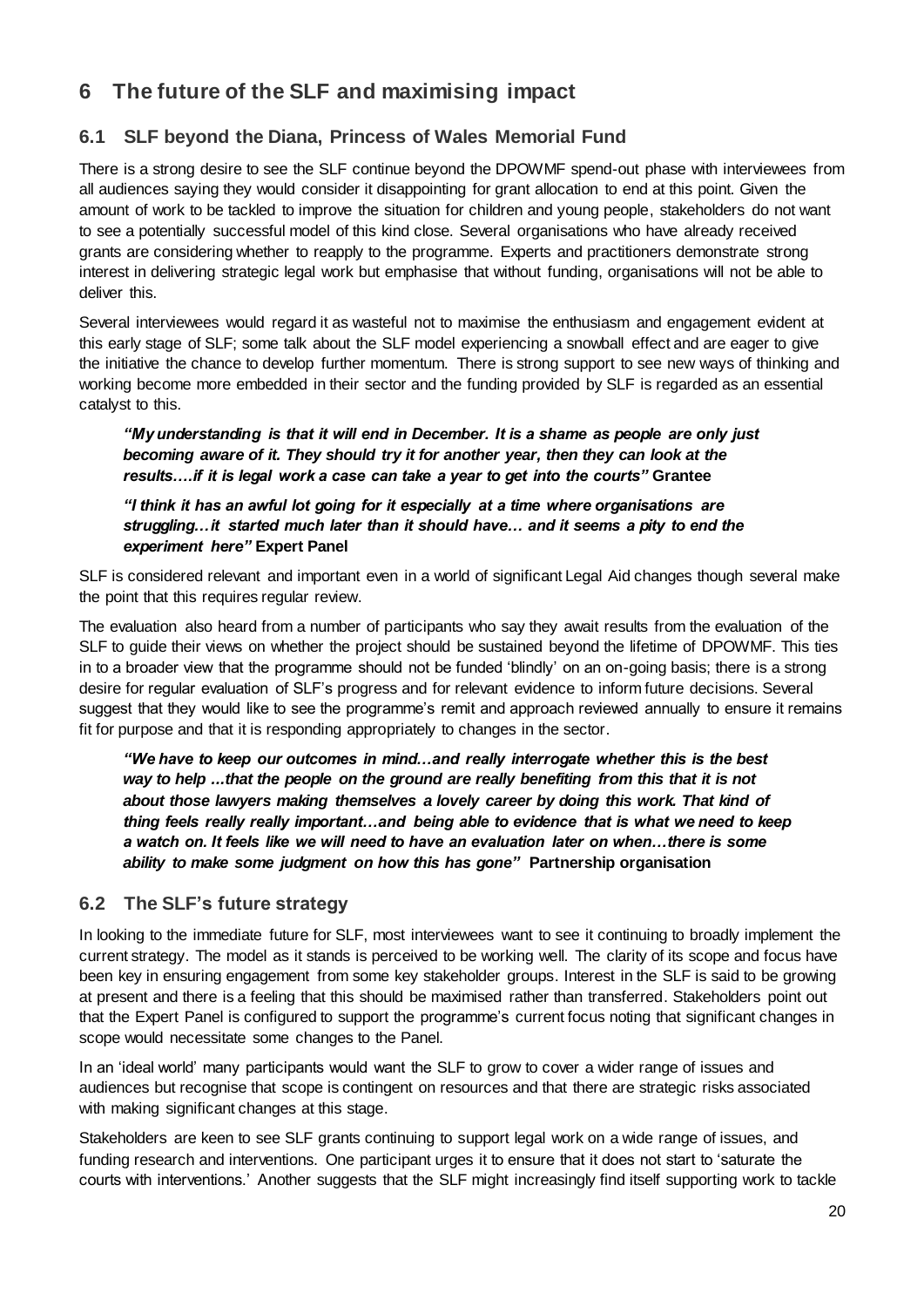inequalities faced by a wider population, potentially on issues which do not represent the 'very worst' of infringements on children's rights but which are still important and affect larger numbers of refugee children and young people.

While there is broad support for the current scope there is also much consensus among those interviewed that the transition to a new funder(s) brings with it an opportunity for some reflection and refinements.

There is consensus that the scope of the SLF should be widened to include migrant children more broadly as they feel the current boundaries are artificial and limiting. A couple do, however, question how this can be achieved without making legitimate applications for work to support the children of some wealthy migrants coming to the UK. Several participants are also eager to see the initiative broaden its scope to encompass young adults as well as children. The issue of children entering the system as minors then exiting it as vulnerable young adults is reported as a widespread problem which requires further attention.

When asked to share their views on the current geographic scope of SLF, stakeholders say the boundaries could be extended to Scotland and Northern Ireland. Several note benefits of supporting work in Scotland namely to ensure learnings from Scotland are shared more widely. Including Northern Ireland is not contested in theory though some question the scale of related problems in that jurisdiction. It is noted that if the geographic boundaries are extended it will be essential to ensure representation on the Expert Panel from members qualified in the respective national laws.

In addition to these proposed changes, several stakeholders also feel that the project will need to consider and develop a position on the key challenges and tensions identified to enable this model to be sustainable in the long term. Some call for these discussions to take place now, others say later this year. The key issues for consideration in this respect are:

– **Directing applications**: How far does the SLF want to prioritise and invest resources in encouraging applications from organisations who are not 'the usual suspects' working in the sector?

Some feel this is essential to identify the kinds of cases which will support the programme in meeting its objectives. Others feel reasonable efforts should be made to promote the SLF but that beyond this applications should develop organically.

- **Directing the kinds of work funded**: To what extent should the initiative take on a more directive role in establishing priorities for the kind of work it wants to support? Several 'internal' participants (i.e. from the Expert Panel and partner organisations) feel it is appropriate for the Panel to revisit its 'key issues', a couple say this should be with a mind to ensuring these are addressed. Others want the SLF to retain a 'looser' approach, shaped by the applications received
- **The focus between practice, policy and legal outcomes:** Does the SLF want to develop and disseminate an authoritative view on its approach and priorities in relation to this? How far does it want to play a role in uniting these different approaches?
- **Funding litigation:** A number of those interviewed say that not funding litigation work limits the impact the initiative can have in the sector. Others feel it is important to retain the clarity of focus achieved through limiting the SLF to pre-litigation work.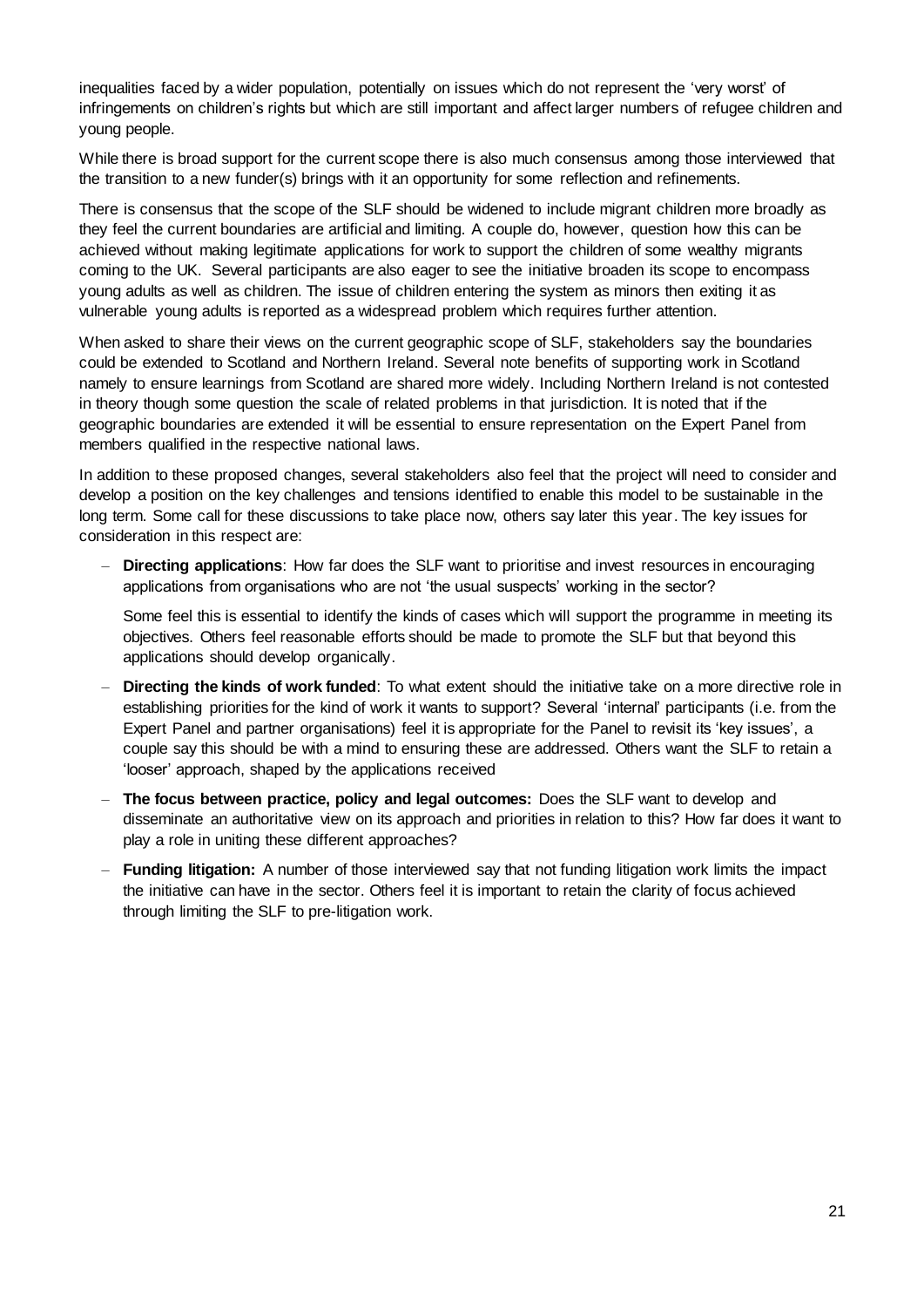## **6.3 Operational improvements to maximise impact**

In relation to maximising SLF's impact, stakeholders also offer a range of practical/operational suggestions:

| <b>Encouraging the</b><br>'right kinds' of<br>applications                        | . Run regional workshops/fora for 'frontline' organisations (including private sector law firms, CAB,<br>NGO'S etc.)<br>. Clarify and communicate the types of work the SLF is able to support (opportunities for pre-<br>litigation are not immediately clear to some potential applicants)<br>. Continue to identify appropriate networks through which to communicate including the Law<br>Society (it is noted that MigrationWork have tried to approach the Society and that the funders<br>have presented at a Law Society event)<br>. Include an example of a completed application form on the website<br>•Formalise and promote the support which is available to applicants during the application process<br>•Formalise a 'nudge' system for organisations who are aware of the Fund but who have not applied<br>. Introduce an expectation that applicants should demonstrate how their work can link up with<br>others / with other approaches |
|-----------------------------------------------------------------------------------|-------------------------------------------------------------------------------------------------------------------------------------------------------------------------------------------------------------------------------------------------------------------------------------------------------------------------------------------------------------------------------------------------------------------------------------------------------------------------------------------------------------------------------------------------------------------------------------------------------------------------------------------------------------------------------------------------------------------------------------------------------------------------------------------------------------------------------------------------------------------------------------------------------------------------------------------------------------|
| <b>Maximising</b><br>engagement with<br>the Fund's<br>outputs and<br>achievements | •Convene a conference of SLF, Expert Panel, NGOs, representatives from the private sector to<br>identify legal/policy opportunities and solutions<br>. Develop plans for a system though which grantees can share evidence and data for others' use<br>•An improved/formalised update process to share grantees' progress and achievements (to be<br>communicated with EP members and other engaged stakeholders)<br>•Streamline the delivery framework to make this a more usable, focussed document                                                                                                                                                                                                                                                                                                                                                                                                                                                       |
| <b>Expert panel</b>                                                               | •Organise (annual?) meetings outside of the application review sessions to create space for<br>discussion of the bigger picture, identify opportunities and set priorities<br>. Establish a protocol for engaging with applicants during EP meetings                                                                                                                                                                                                                                                                                                                                                                                                                                                                                                                                                                                                                                                                                                        |

### *"At the moment it feels right not to be pushing an agenda… Having said that I do think there might be something to be gained by putting some energy into meeting with groups and seeing if they have ideas that could be brought forwards…to get their creative juices flowing" Expert Panel*

There is less agreement on some other practical suggestions, raised by individual interviewees. A couple of participants, for example, raise the option of streamlining the current two-tier decision-making process into one where the funders sign-off grant decisions in the Panel meetings. Interviewees suggested options for achieving this include having the funders present at meetings. One interviewee questions whether this streamlining would demand changes to the governance of the SLF by making panellists trustees, a change that they would not want to see. In the context of these discussions several interviewees call for the role of the different partner organisations to be clarified:

*"[The Fund] has had to feel its way a little bit in terms of structural relationships between the different component factors. The Expert Panel's role is reasonably clear and defined. But I think that on a number of questions…it may start becoming necessary as the Fund becomes more and more active to define the roles [of the different partners]."* **Expert Panel**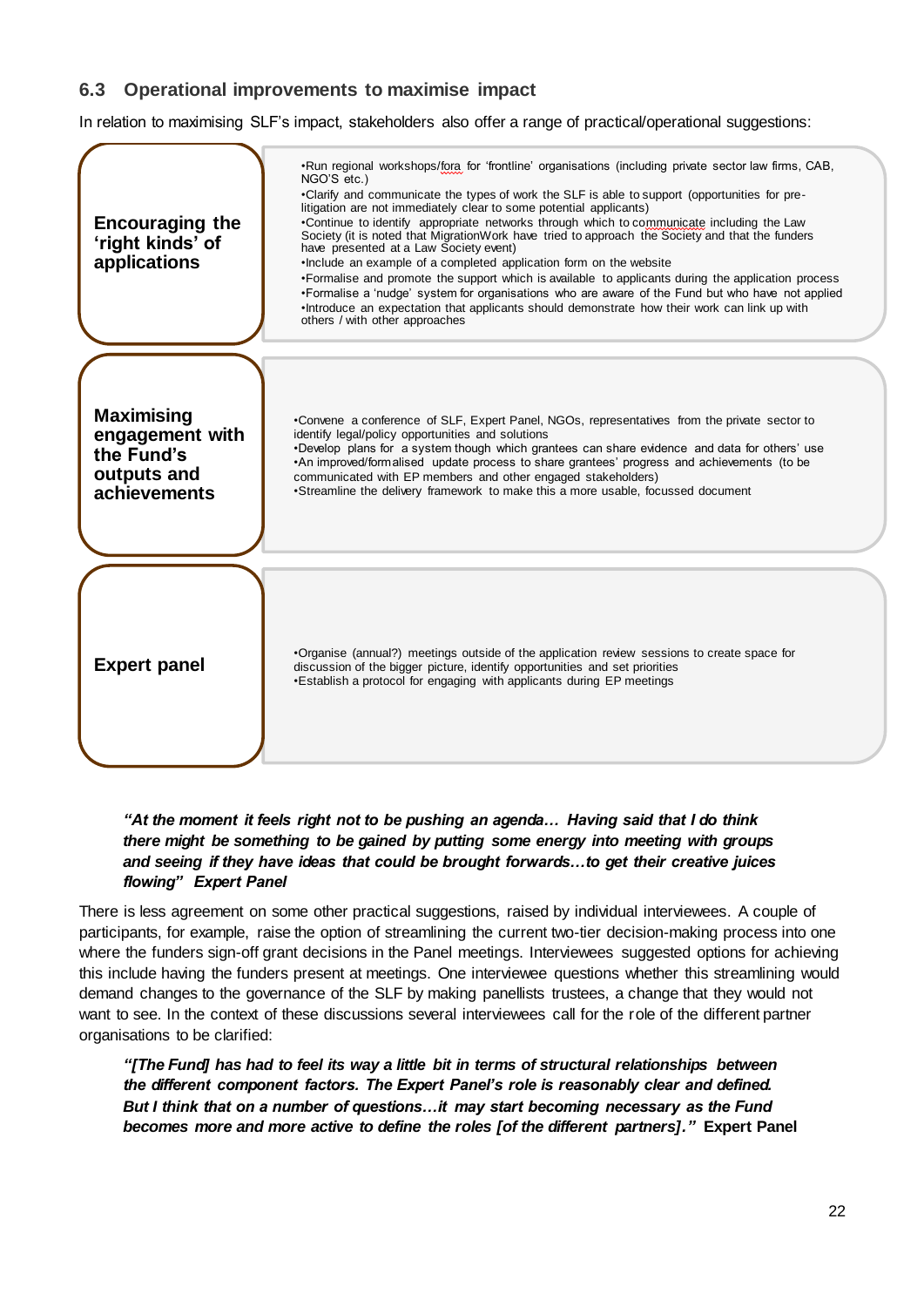A couple of interviewees discuss whether the SLF can or should cover the costs of making an application to encourage underrepresented groups to approach it for funding. One participant questions whether the fees paid should be increased to facilitate greater involvement from lawyers who can earn more on Legal Aid work.<sup>2</sup>

A number of stakeholders question whether the composition of the Panel should be 'tweaked' to be more diverse. Individual respondents call for more representation from solicitors, private law firms and out of London stakeholders. Others feel that the Panel comprises the best legal minds on these issues and that relevant groups are represented

### **6.4 Managing the transition**

 $\overline{a}$ 

Several interviewees highlight the level of planning required to ensure effective transition to a new funder (s.)

A number discuss the challenges facing the SLF as it seeks to identify appropriate funders. Many are supportive of TL taking over the programme. The Trust is regarded as a credible organisation, whose values are aligned with those of the SLF. There is also recognition that additional funders will be needed for the programme to continue. Several discuss the importance of securing a national funder, both in terms of the size of the funds needed to support on-going work and to present the programme as one which seeks to fund work outside London. It is hoped that involvement of such a national partner will encourage broader engagement with the initiative from individuals and organisations outside London. Several stakeholders say they do not feel in a position to comment on who an appropriate/willing funder might be though a couple note the importance of securing involvement from a cross-issue organisation as opposed to one which is closely linked to one of the themes the SLF works on; the breadth of the work supported by the initiative is highly valued.

Discussions in the interviews reaffirm the need for a considered approach to a future programme 'handover.' There is a strong desire to ensure the skills and experience of existing staff members are captured and it is viewed as particularly important for the programme to share its experiences and lessons with TL/future funder(s). For MigrationWork, consideration of how the 'personal touch' which has been instrumental to getting the SLF up and running can be developed and formalised is important as is some reflection on any contractual constraints linked to level of input. For TL there will be implications of stepping into the role of programme operators which require consideration including what this will mean for TL's internal structures, their responsibilities in relation to the current structure and what support TL will need during the transition.

### *"Trust for London are looking at taking it and that would be ideal. They are good people and it's a good model. I wouldn't interfere too much with it."* **Potential applicant**

 $^2$  The SLF says costing should be calculated with regard to the Legal Aid framework. If applicants cost their work for solicitors and advisers at an hourly rate this means that in immigration cases work can be (and has been) costed at £71.55 per hour. If applicants cost their work to pay for an individual´s time as an employee, the Fund expects a breakdown of this. SLF has not yet issued guidance on barristers' fees.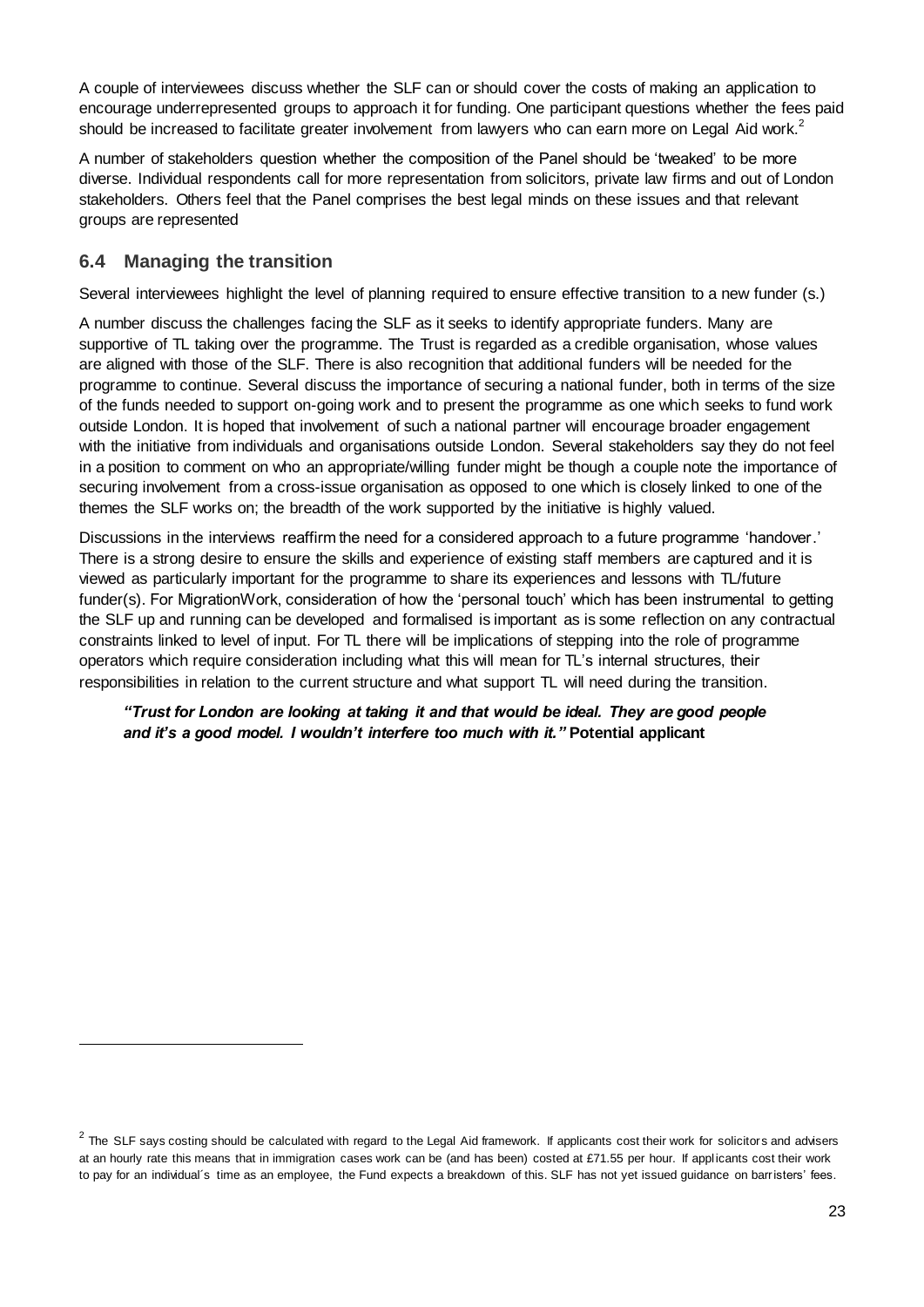## **7 SLF as a model for change**

There was much discussion in the interviews about the SLF as a model for change.

Interviewees' engagement with and experience of the SLF leads many to conclude that this is a model which could, and some spontaneously say should, be replicated in other sectors. They regard it as an approach which appears to be relatively cost effective; it invests relatively small grants to lever significant change. Stakeholders feel other sectors would benefit from adopting a model which provides space for important reflection, discussion and deliberation. Similarly a number note its potential to contribute to breaking down silos between different approaches to achieving social change, notably the perceived disconnect between policy and legal work, and would like to see this replicated elsewhere.

Stakeholders are also careful not to assume that the model will always represent the best approach through which to achieve impact. When asked to consider how this model compares with alternative approaches for achieving change, stakeholders say that a meaningful comparison cannot be made until a detailed cost analysis is undertaken on how this model compares with the alternative approaches.

As evaluators we would caveat the view that the model can be transferred across other areas noting the extent to which the SLF's current focus is seen as instrumental to its success; it cannot be assumed that levels of engagement will remain consistent if the scope is broadened or replicated.

## **7.1 Using the model within the migration sector**

Stakeholders regard SLF as a model which could play a valuable role in addressing a wide range of issues and situations faced by migrants of all ages. They feel it could address some of the issues which the SLF in its current guise has not tackled including issues linked to prisoners and detainees, access to benefits, young British people who are at risk because of immigration law and EU level arrangements and policies affecting children. The potential for this model to achieve change elsewhere in the sector is felt to be particularly high where multiplying factors impact on a group's status and experiences, such as in the case of people with mental health issues or those living in detention.

## **7.2 Use of the model outside migration**

The SLF is also perceived to be important in demonstrating an alternative approach to grant making to Foundations who have traditionally occupied the service delivery space. Several stakeholders praise the SLF for opening other Foundations' eyes to the possibility of working in this way.

Stakeholders also regard the model as one which would lend itself well to tackling other human rights issues noting specific circumstances where this would work particularly well. A couple of stakeholders highlight the potential benefits of using this kind of tool in areas of law where unpicking definitions has the potential to bring new cases to court or explore new approaches to applying the law. The possibilities of using the model in fields where NGOs lack legal capacity are also noted. One respondent would like to see the model applied to other areas in which there is a 'democratic deficit', that is in tackling issues which politicians tend not to champion as the public show only limited interest in them.

Collectively, participants generate a list of specific issues for which strategic legal work could become a key tool in achieving change. On human rights issues this includes disability, gender inequalities, employment issues, access to benefits, housing and homelessness, female genital mutilation, care leavers and abuse linked to witchcraft and spirit possession. One respondent suggests it could be used to tackle environmental issues at EU level.

### *"If it works it is a model that can be replicated for other areas too…so they can put forward an area that needs their own SLF model. It could be around destitution, homelessness, practices of local authorities, care leavers…"* **Expert Panel**

Again, participants stress that in the migration sector the SLF model will have most impact where it is recognised and implemented as one of a suite of tools for achieving sustained change including advocacy work and funding legal and policy positions.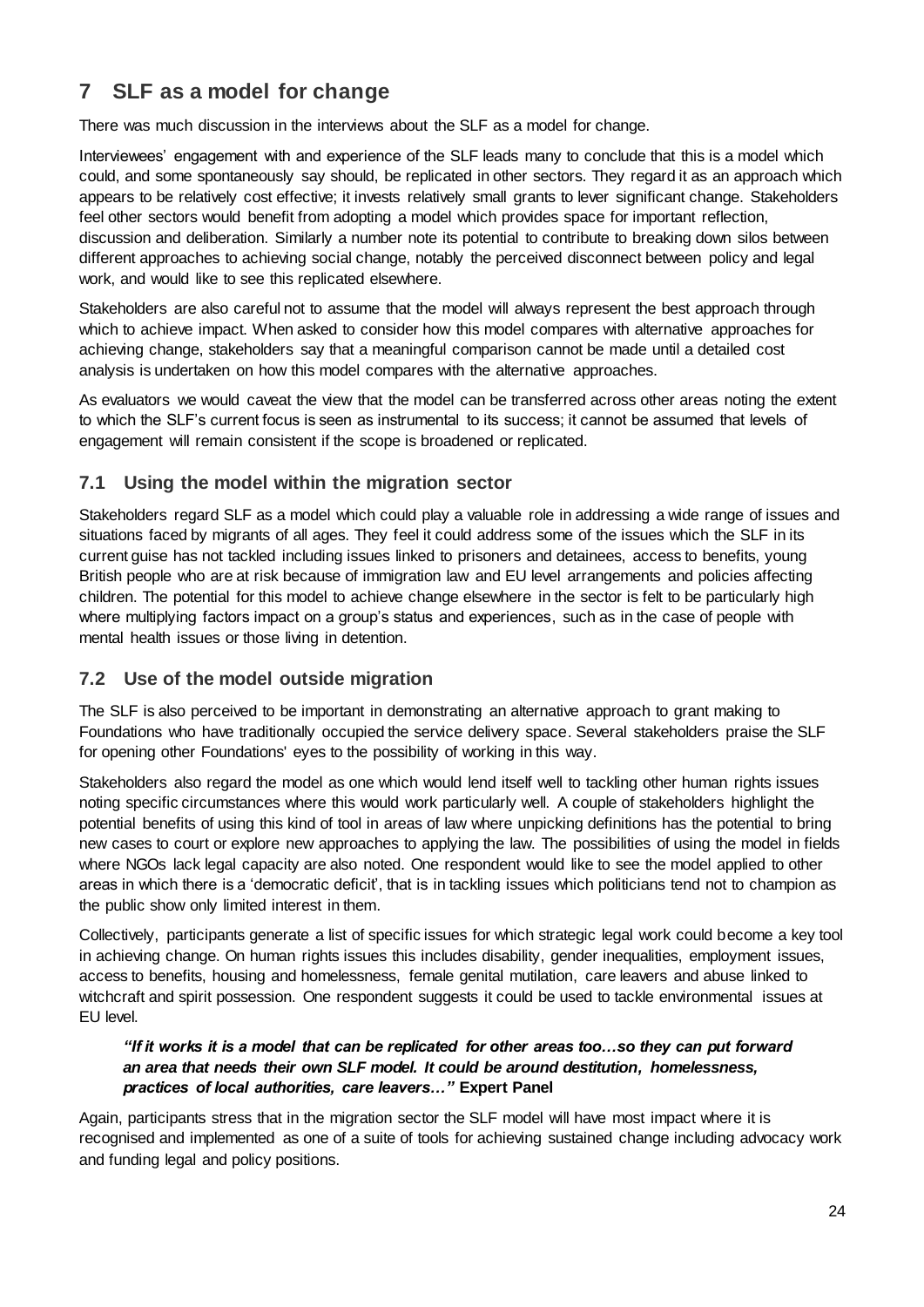*"There's lots we can't do within the legal system…you won't change law unless you can change the policy behind it….so having research done to influence policy is just as important."* **Potential grantee**

*"Excellent lawyers can forget child rights issues…This fund has managed to make people think about it more than any training could have done."* **Expert Panel**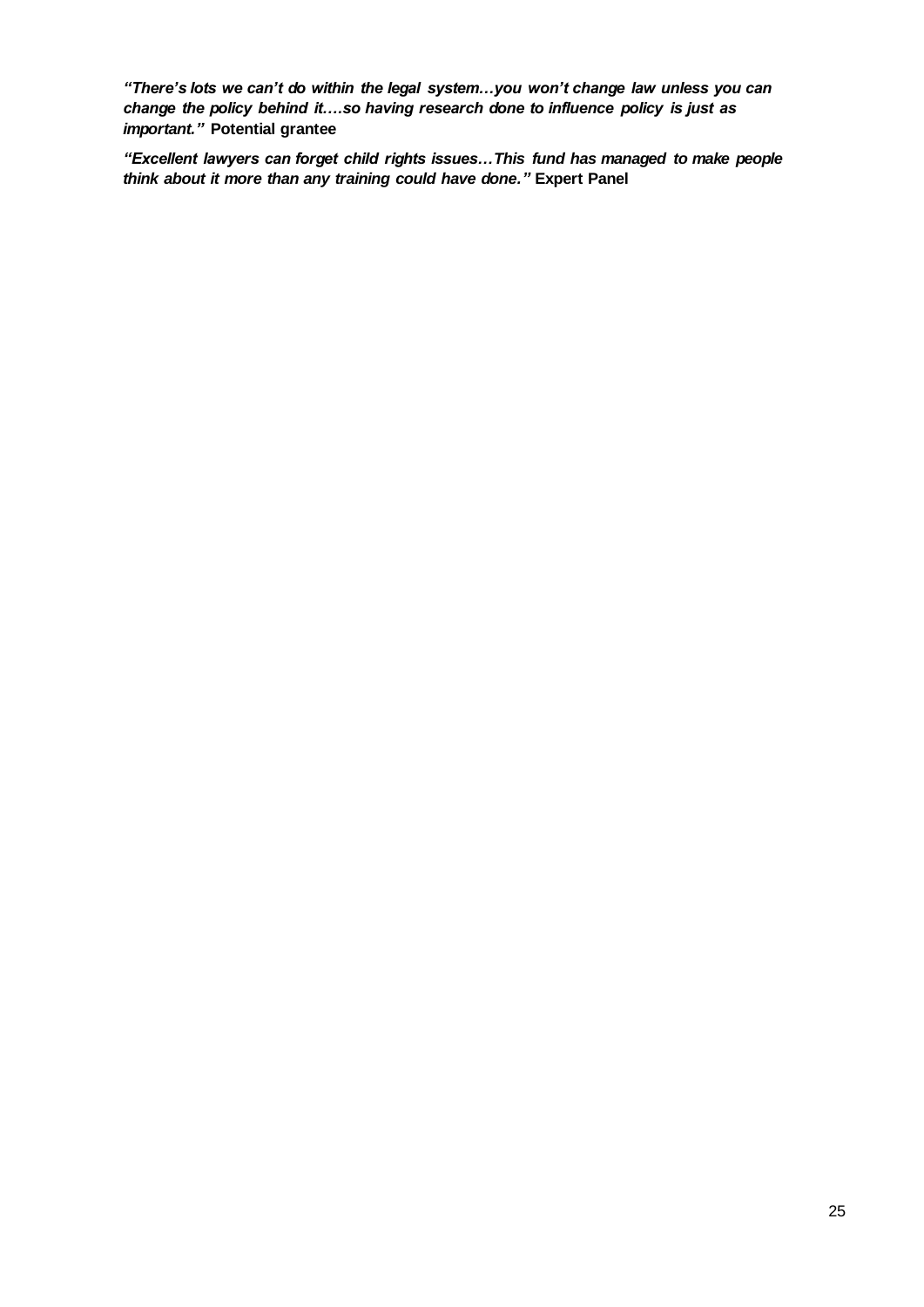## **8 Conclusions and recommendations**

Evaluation of the project six months after the awarding of the first grant provides evidence of a model which commands widespread support and interest. Against the backdrop of a complex, challenging and changing sector, stakeholders are keen to see the SLF sustained beyond the DPOWMF spend-out period.

The programme is recognised as a pilot project and, in line with stakeholder expectations of a pilot of this kind, evidence of the initiative creating impact is only now starting to emerge. It is clear, however, that the SLF can claim some notable achievements, including establishing a presence in its sector and influencing the way that some individuals and organisations within it are thinking and working.

The discussions indicate that the initial scope and strategy developed by the programme partners have served the SLF well to date, in some areas exceeding stakeholders' expectations of the model. Even without any significant changes to the programme there is therefore an expectation that its impact will grow over coming months as more grants are allocated and recipients carry out the work they have committed to.

However, discussions also indicate that at this important transitional point there is an opportunity for the SLF to refine certain aspects of the model to further maximise the impact it can achieve. There is support for broadening the scope to include all migrant children and, potentially, young adults. Interviewees regard it as appropriate for the programme to support work in Scotland and Northern Ireland. Beyond these suggested strategic changes, stakeholders feel that if the SLF's ambition is to develop a model sustainable in the longterm then there is a need for it to consider and formalise its position on a number of key tensions and challenges namely:

- How actively does the SLF want to encourage applications from organisations who are not 'the usual suspects' working in the sector as opposed to promoting the fund and then awaiting applications from interested bodies? (And how/whether to reflect this in the funding mechanism to address issues of capacity).
- To what extent can and should the SLF take on a more directive role in determining the issues they want grantees to address through the funding?
- The focus between practice, policy and legal outcomes: should the initiative develop and disseminate an authoritative view of its approach and priorities in relation to this?
- To what extent can and should the initiative seek to support appropriate litigation work alongside prelitigation?

On an operational level stakeholders identify a number of practical measures which they would like to see implemented to support the SLF in delivering on its objectives. These recommendations fall into four key areas:

### **Encouraging applications**

- Convene regional workshops/fora for 'frontline' organisations (including private sector law firms, Citizens Advice Bureaux, NGOs).
- Communicate the kinds of work the SLF is able to support and the support which is available to applicants during the application process.
- Continue to work with relevant networks.
- Include an example of a completed application form on the website.
- Formalise a 'nudge' system for organisations that are aware of but have not applied to the programme.

**Maximising engagement with the programme 's outputs and achievements**

- Improving post-award learning.
- Develop a shared evidence / data system to encourage use of SLF-generated evidence by others.
- Introduce an expectation at application stage that grantees should demonstrate how their work links up with that of others.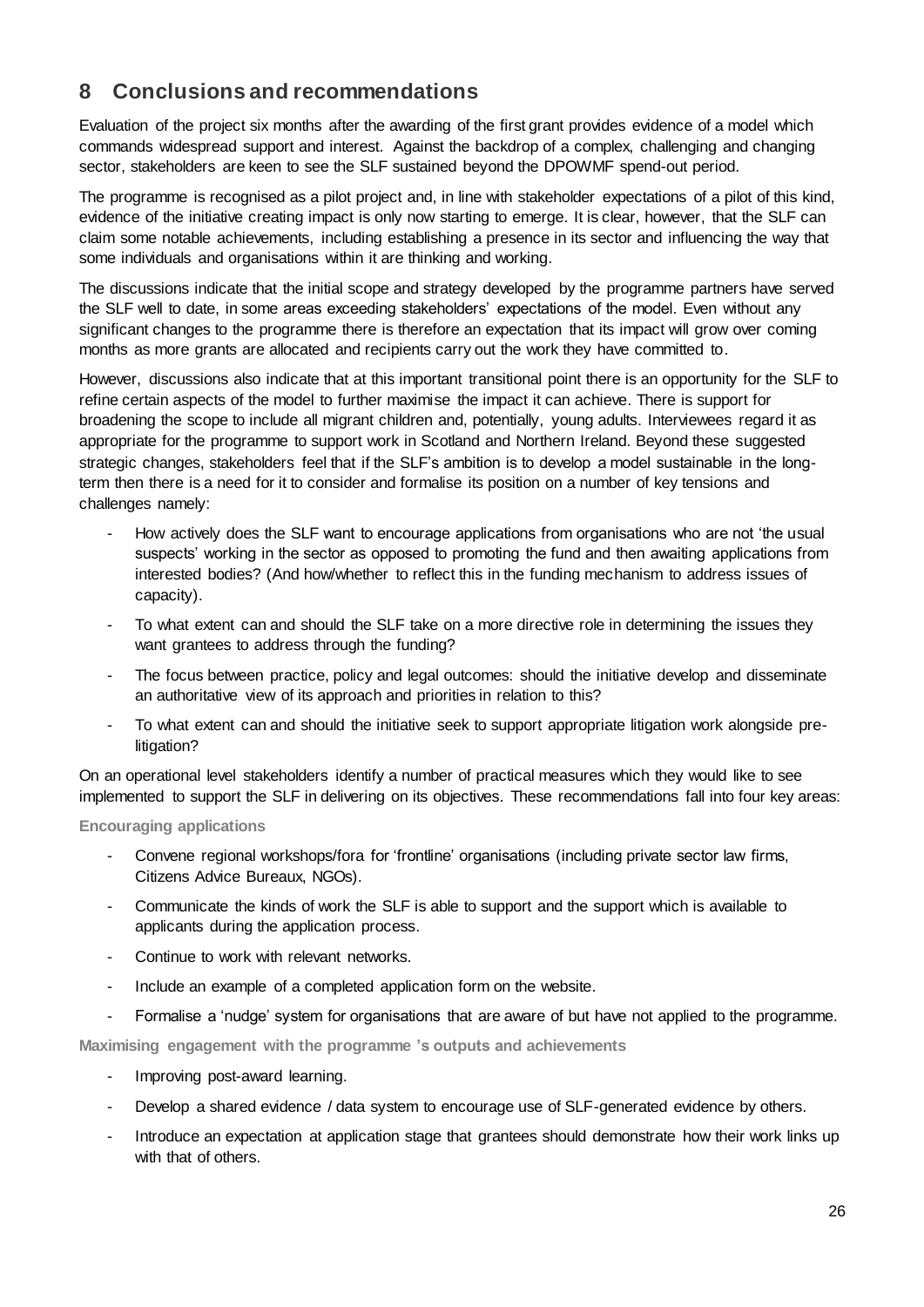- Formalise an update process to share grantees' progress and achievements.
- Convene a conference of SLF, Expert Panel, NGOs, and representatives from the private sector to identify legal and policy opportunities and solutions.

### **Expert Panel**

- Organise meetings outside of the application review sessions to create space for discussion of the bigger picture, in order to identify opportunities and set priorities.
- A mid-programme discussion, clarifying implications of handover, the roles of respective partners and organisations.
- Establish a protocol for engaging with applicants during Expert Panel sessions.

### **Handover**

- Putting in place arrangements for a thorough handover process to ensure learnings and expertise are captured.
- Ensure structures are in place to formalise 'the personal' on which there is much dependency at present.
- Streamline the delivery framework to make this a more usable, focused document.
- Identify support needs for future funders as they take on a new role.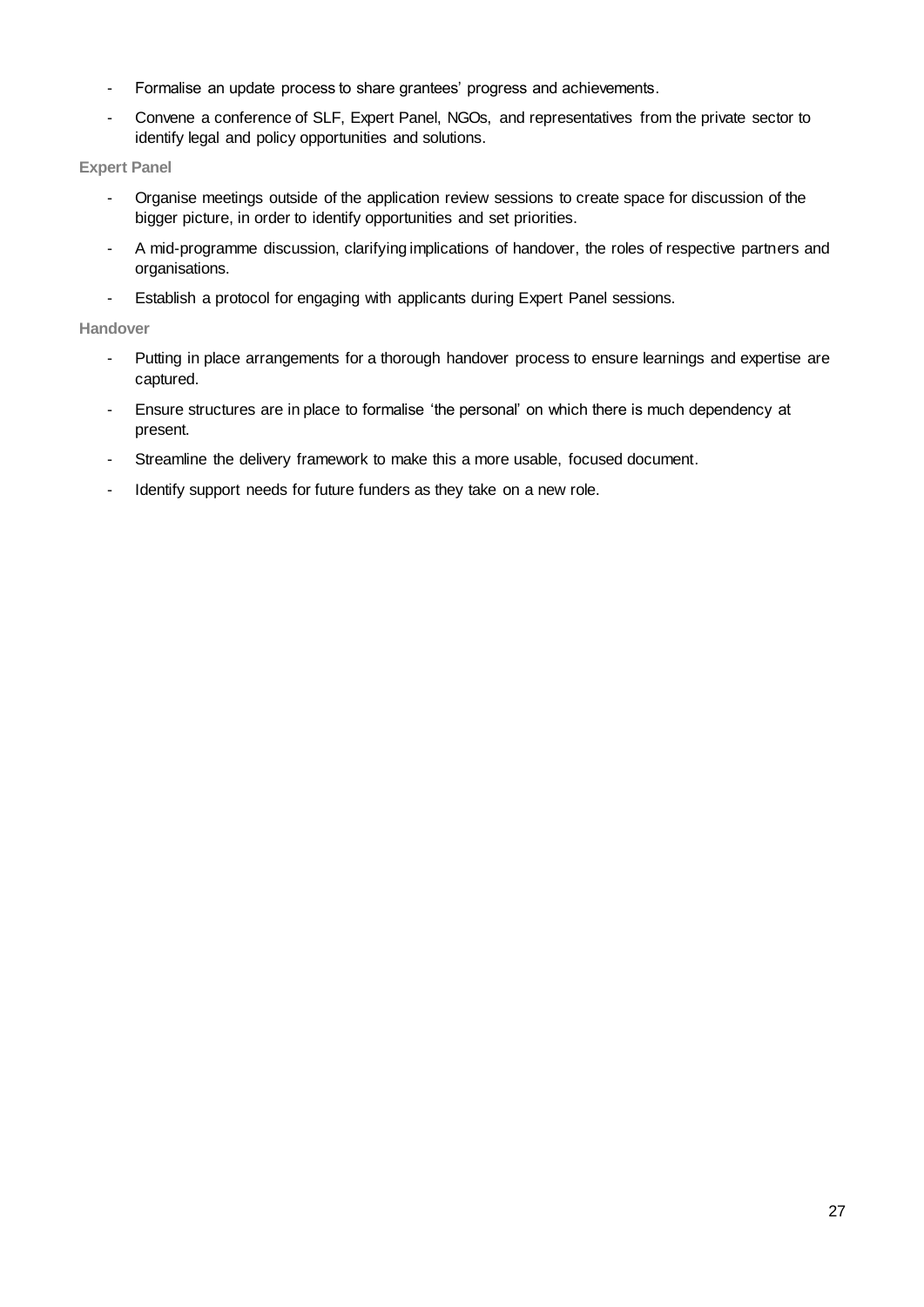# **Appendix 1: Strategic Legal Fund for Refugee Children and Young People – Draft Evaluation Framework**

| What do we want to know?         |                                                                         | <b>Internal</b><br>eval? | <b>External</b><br>eval? | Mid-<br>term? | End<br>? |
|----------------------------------|-------------------------------------------------------------------------|--------------------------|--------------------------|---------------|----------|
| Was awareness-raising effective? | Did the right people hear about it?                                     | ✓<br>✓                   |                          | ✓             | ✓        |
|                                  | Did they understand what SLF funded?                                    |                          |                          |               |          |
| How was the application process? | What info/contact used? (Phone/email/web)                               | ✓                        | ✓                        |               |          |
|                                  | Quality of info?                                                        |                          |                          |               |          |
|                                  | Ease of getting further info                                            |                          |                          |               |          |
|                                  | How time-consuming?                                                     |                          |                          |               |          |
|                                  | Clarity about why not funded or deferred?                               |                          |                          |               |          |
|                                  | Clarity about MW/DPOWMF                                                 |                          |                          |               |          |
| How was grants management?       | Experience of monitoring                                                |                          | ✓                        |               |          |
|                                  | Payments                                                                |                          |                          |               |          |
| How did Expert Panel find their  | Relationship with MW                                                    |                          | ✓                        |               |          |
| involvement?                     | Sense of value/contribution                                             |                          |                          |               |          |
|                                  | Process clear & useful?                                                 |                          |                          |               |          |
|                                  | Time commitment?                                                        |                          |                          |               |          |
|                                  | Any problems re conflicts of interest?                                  |                          |                          |               |          |
| The contribution of Expert Panel | What was its role? (How did this change?)                               | ✓                        | ✓                        | ✓             |          |
|                                  | Recommendations consistent and helpful?                                 |                          |                          |               |          |
|                                  | Practicalities and challenges                                           | ✓                        |                          | ✓             |          |
| Did the funding fill a gap?      | Is the SLF funding the most effective input to<br>strategic litigation? |                          | ✓                        |               |          |
|                                  | Would work have happened if no SLF grant?                               |                          |                          |               |          |
|                                  | Could funding have come through other/existing<br>grants?               |                          |                          |               |          |
|                                  | Challenge of funding restrictions?                                      |                          |                          |               |          |
|                                  | Sufficient quality applications?                                        |                          |                          |               |          |
|                                  | Did funding deliver what was expected?                                  |                          |                          |               |          |
|                                  | Were applications with similar goals turned<br>down/not eligible?       |                          |                          |               |          |
|                                  | Were applications received from solicitors?                             |                          |                          |               |          |
|                                  | Were new issues raised/taken forward through<br>SLF funding?            | ✓                        |                          |               | ✓        |
| Relationship between funders     | Process?                                                                | ✓                        |                          |               |          |
| and MW                           | Unexpected/additional activity?                                         |                          |                          |               |          |
|                                  | Experience of working together                                          |                          | ✓                        |               |          |
| Is there scope to use this model | Other areas of law?                                                     | ✓                        | ✓                        | ✓             | ✓        |
| more widely?                     | Other beneficiaries?                                                    |                          |                          |               |          |